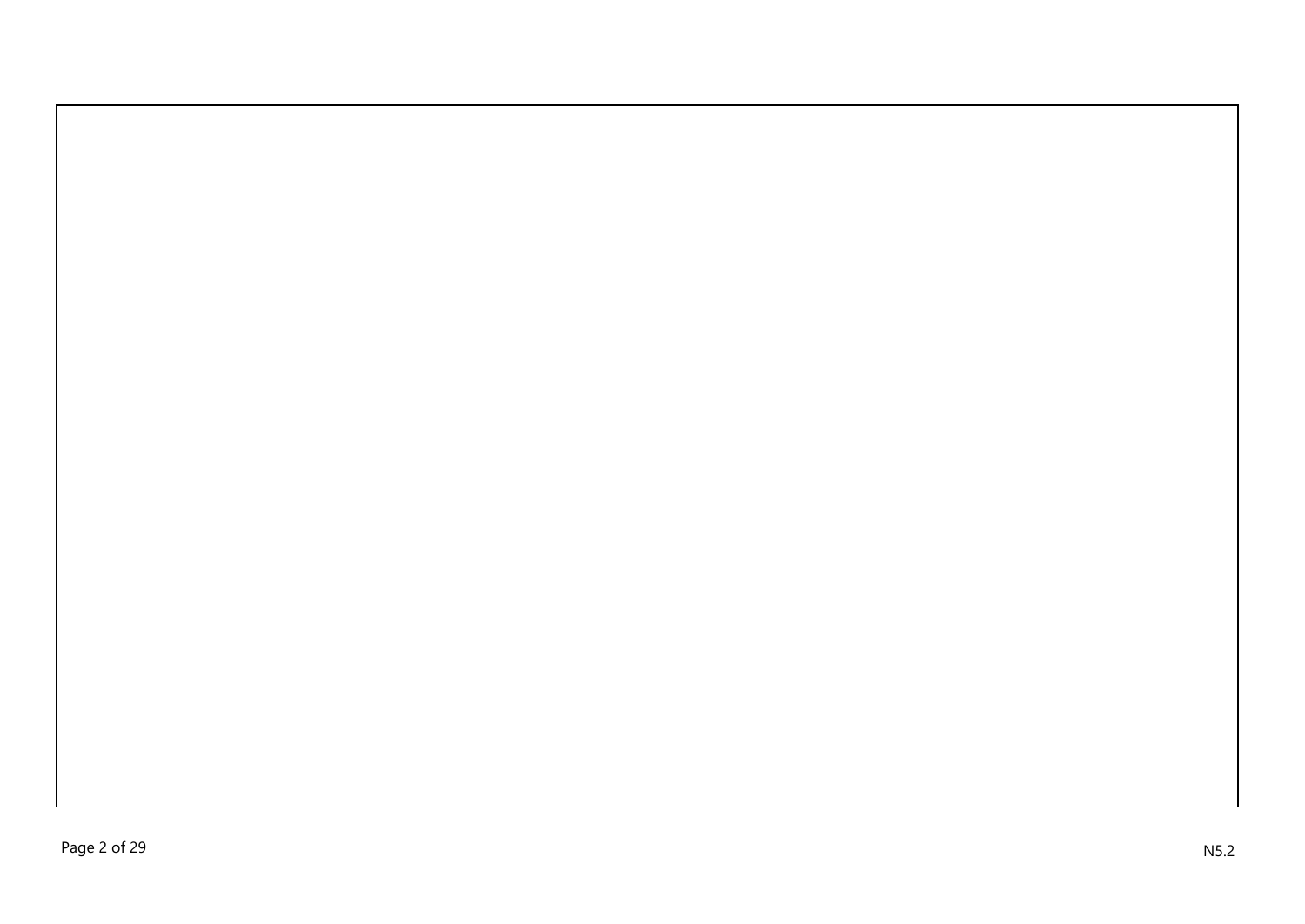| #              | Island        | House Name | Name                 | Sex       | National ID | ړه پر ه                     | ىئرىتر                                             |
|----------------|---------------|------------|----------------------|-----------|-------------|-----------------------------|----------------------------------------------------|
|                | Th. Guraidhoo |            |                      |           |             |                             |                                                    |
|                | Th. Guraidhoo | Aaru       | Aminath Hana         | F         | A093220     | لجرجر                       | أأروبتهم كتر                                       |
| 2              | Th. Guraidhoo | Aaru       | Hussain Maniku       | M         | A093221     | لمجمعه                      | جر سکھ ملکھ ملکھ مر                                |
| $\mathsf{3}$   | Th. Guraidhoo | Aarzoo     | Aminath Manike       | F         | A094570     | پر ہ دو<br>جر سریح          | و<br>مرکز سره د سرما                               |
| 4              | Th. Guraidhoo | Aarzoo     | Ibrahim Manik        | M         | A106514     | پر ہ دو<br>در سری           | ە ھەترىر 3 كەسرىر<br>م                             |
| 5              | Th. Guraidhoo | Aarzoo     | Arif Ibrahim Manik   | M         | A144219     | پر ہ دو<br>جر سر س          | رە ئەردىكەر<br>رە ئەردىكەر<br>ومجروح               |
| $\,$ 6 $\,$    | Th. Guraidhoo | Anbareege  | Amilaa Ibrahim       | F         | A241561     | ر ه د پرې<br>مره نړۍ        | أره تربر<br>وزوتر                                  |
| $\overline{7}$ | Th. Guraidhoo | Anbareege  | Ahmed Simhaz         | ${\sf M}$ | A241565     | ر ۵ سره بر د<br>پر سره بر د | ر 2 ر 1<br>م.رو تر<br>سەۋرىي                       |
| 8              | Th. Guraidhoo | Anbareege  | Mukhthar Ibrahim     | ${\sf M}$ | A241575     | ر ه ر پر ؟<br>پر سرچ سر ؟   | برە ئۈرۈ<br>د د د و<br>د زهر مر                    |
| 9              | Th. Guraidhoo | Asdhoo     | Afeef Ibrahim        | M         | A094563     | بر ۱۵ دو<br>هر سوتور        | أړَ پِر د هغه ده                                   |
| $ 10\rangle$   | Th. Guraidhoo | Asdhoo     | Fathmath Zaheena     | F         | A094564     | پر ھۆر                      | قەم ئەر ئەر                                        |
| 11             | Th. Guraidhoo | Asdhoo     | Afeefa Afeef         | F         | A094565     | ېر ۱۶۹۵                     | أمار والملمح والمحمد والمحمد                       |
| 12             | Th. Guraidhoo | Asdhoo     | Aishath Manike       | F         | A094566     | پر صود                      | و د شوځ تر پا                                      |
| 13             | Th. Guraidhoo | Asdhoo     | Ahmed Areef          | ${\sf M}$ | A113901     | ر ص دو<br>هر سسوتور         | رەر <del>د</del><br>مەردىر مەر                     |
| 14             | Th. Guraidhoo | Asdhoo     | Aminath Rishfa       | F         | A158308     | پر صود                      | أأزجر سيرت وتحركز                                  |
| 15             | Th. Guraidhoo | Asdhoo     | Mohamed Areef        | ${\sf M}$ | A246385     | بر ۱۵ دو<br>هر سوتور        | ورەرو كەيدۇ                                        |
| 16             | Th. Guraidhoo | Asseyri    | Adil Ibrahim         | M         | A038200     | لمرهر يھوسر                 | ړ ده پر ده کرد                                     |
| 17             | Th. Guraidhoo | Asseyri    | Riyaz Ibrahim        | M         | A051060     | اړه مسمير                   | ىروگرىشە<br>رە ئەرد                                |
| 18             | Th. Guraidhoo | Asseyri    | Ameena Dhon Manik    | F         | A068699     | لرەپىر                      | أرَجٍ مَّرٌ فَرَسْرَةٌ مِنْ                        |
| 19             | Th. Guraidhoo | Asseyri    | Rahma Ibrahim        | F         | A106159     | ره <sup>ی</sup> مر          | پره پچ<br>برە ئۆرۈ                                 |
| 20             | Th. Guraidhoo | Baani      | Nasreena Ali         | F         | A093101     | ة<br>ماس                    | لىرىشمېرىش كەيپ                                    |
| 21             | Th. Guraidhoo | Baani      | Mohamed Shaniz       | M         | A093229     | ة<br>ماس                    | و ره ر و<br>تر پر ژ تر<br>ڪ سرنگر                  |
| 22             | Th. Guraidhoo | Baani      | Abdul Sattar Ibrahim | M         | A144793     | ة مبر<br>ح                  | برە ئۆرۈ<br>גם כם גם ביכ<br>גם <i>ב</i> נג — יוביב |
| 23             | Th. Guraidhoo | Baani      | Fathimath Isha       | F         | A243666     | ة<br>ماسر                   | وٌجوحَ مِثَّمَّ                                    |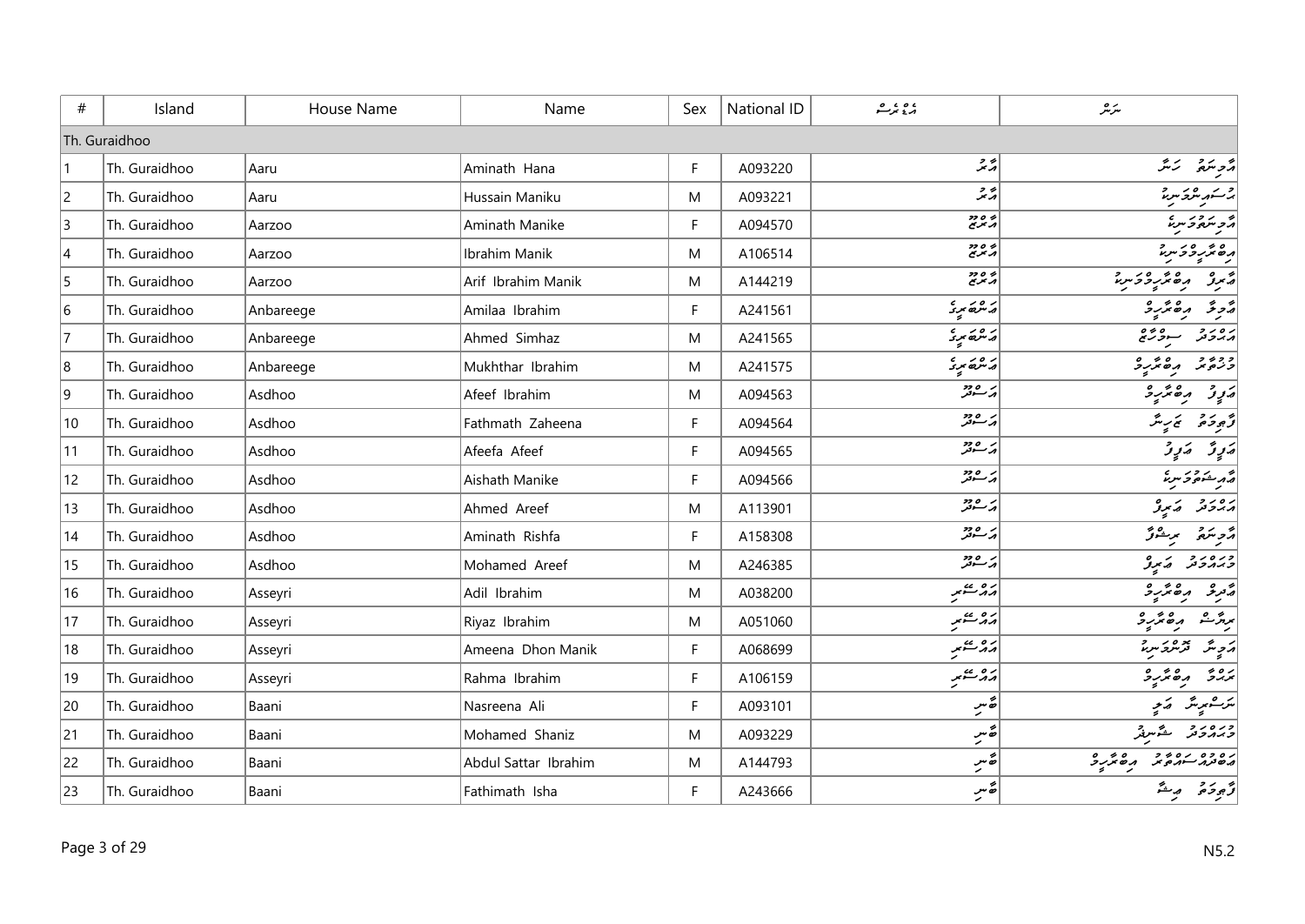| 24 | Th. Guraidhoo | <b>Beach House</b> | Hussain Manik           | M  | A001161 | پەنزىر مە                               | ر<br>پر سکه مرکز شرید<br>م             |
|----|---------------|--------------------|-------------------------|----|---------|-----------------------------------------|----------------------------------------|
| 25 | Th. Guraidhoo | <b>Beach House</b> | Mohamed Hilmee          | M  | A001408 | پە ئەرمىسى                              |                                        |
| 26 | Th. Guraidhoo | <b>Beach House</b> | Ahmed Zaki              | M  | A011224 | پەنزىر مە                               | 55201                                  |
| 27 | Th. Guraidhoo | <b>Beach House</b> | Firaz Salim             | M  | A077158 | $\sqrt{27.89}$                          | أرِيْرُجْ سُنَّمُودُ                   |
| 28 | Th. Guraidhoo | <b>Beach House</b> | Ahmed Fayaz             | M  | A085536 | $\frac{1}{2}$                           | أرەر دىر دىر                           |
| 29 | Th. Guraidhoo | <b>Beach House</b> | Mohamed Areef           | M  | A093244 | $\sqrt{27.80}$                          | ورەر دىرو                              |
| 30 | Th. Guraidhoo | <b>Beach House</b> | Khadeeja Hassan         | F  | A093245 | ھەممەر ج                                | زَمِرِيحَ   بَرَسَرْسُ                 |
| 31 | Th. Guraidhoo | <b>Beach House</b> | Fathimath Riyaza        | F  | A124122 | پەنزىر مە                               | قەم ئەرگە                              |
| 32 | Th. Guraidhoo | <b>Beach House</b> | <b>Ahmed Manik</b>      | M  | A141249 | پەنزىر مىسىر                            | ر و بر و به بر د<br>م. د د ترد سربا    |
| 33 | Th. Guraidhoo | <b>Beach House</b> | Mohamed Shabeen Hussain | M  | A248021 | پەيز بر م                               | ورەرو خەھ بى ئەسكىر بىر                |
| 34 | Th. Guraidhoo | <b>Beach Villa</b> | Ibrahim Khaleel         | M  | A093243 | جەمھرىقە                                | رەپرىدى ئېچى                           |
| 35 | Th. Guraidhoo | Beach Villa        | Fathimath Hamdha        | F  | A243807 | ە ئ <sup>ۇ</sup> بوڭر                   | و ده سره و                             |
| 36 | Th. Guraidhoo | Beach Villa        | Mohamed Mamdhooh        | M  | A243809 | جەمحومۇ                                 | ورەر د رەپىرە<br><i>ج</i> ىمەدىر كەربى |
| 37 | Th. Guraidhoo | Boalhadhanduge     | Shameem Ibrahim         | M  | A001170 | 0 پر پر د ء<br><mark>ن</mark> ئوتىرىس ئ | شَوِدْ رەمْرىد                         |
| 38 | Th. Guraidhoo | Boalhadhanduge     | Mariyam Saina           | F  | A242382 | ہ ر ر ر و ،<br>ن توتوس و                | زەرە شەر                               |
| 39 | Th. Guraidhoo | Boalhadhanduge     | Mohamed Laushan         | M  | A247948 | ج پر پر و م<br>  ت گوترسره ک            | ورەرو رومۇش                            |
| 40 | Th. Guraidhoo | Bonthi             | Nimal Hassan Manik      | M  | A093057 | قاسرهج                                  | سردمح كالكاشرة سرة                     |
| 41 | Th. Guraidhoo | Bonthi             | Aminath Ibrahim         | F  | A094397 | قامبر                                   | ومحافقهم والمتحرمة                     |
| 42 | Th. Guraidhoo | Bonthi             | Hassan Maniku           | M  | A116078 | قة شهج                                  | ئەسەھەمەر ج                            |
| 43 | Th. Guraidhoo | Bonthi             | Sameeha Hassan          | F  | A240654 | قة شهج                                  | سكورج الإسكانل                         |
| 44 | Th. Guraidhoo | Bonthi             | Shuhaadh Hassan         | M  | A240672 | قاشعر                                   | ے پڑھ پر سکاھل                         |
| 45 | Th. Guraidhoo | Chabeyleege        | Ahmed Sulaimaan         | M  | A007227 | ريء<br>کوھنچ د                          | رەرە ئۇرۇش                             |
| 46 | Th. Guraidhoo | Chabeyleege        | Mohamed Ali             | M  | A046865 | ريء<br>کوھنچ د                          | ورەرو كې                               |
| 47 | Th. Guraidhoo | Chabeyleege        | Sofiyya Sulaiman        | F  | A094611 | ري ء<br>کوھ پ <sub>ر</sub> د            |                                        |
| 48 | Th. Guraidhoo | Chabeyleege        | Mariyam Saeeda          | F. | A158696 | رين<br>کوه پور                          | دەرە سەر                               |
| 49 | Th. Guraidhoo | Chabeyleege        | Sulaimaan Ali           | M  | A241730 | ري د ه<br>کوه پور                       | لتخدر والمستحير المتعج                 |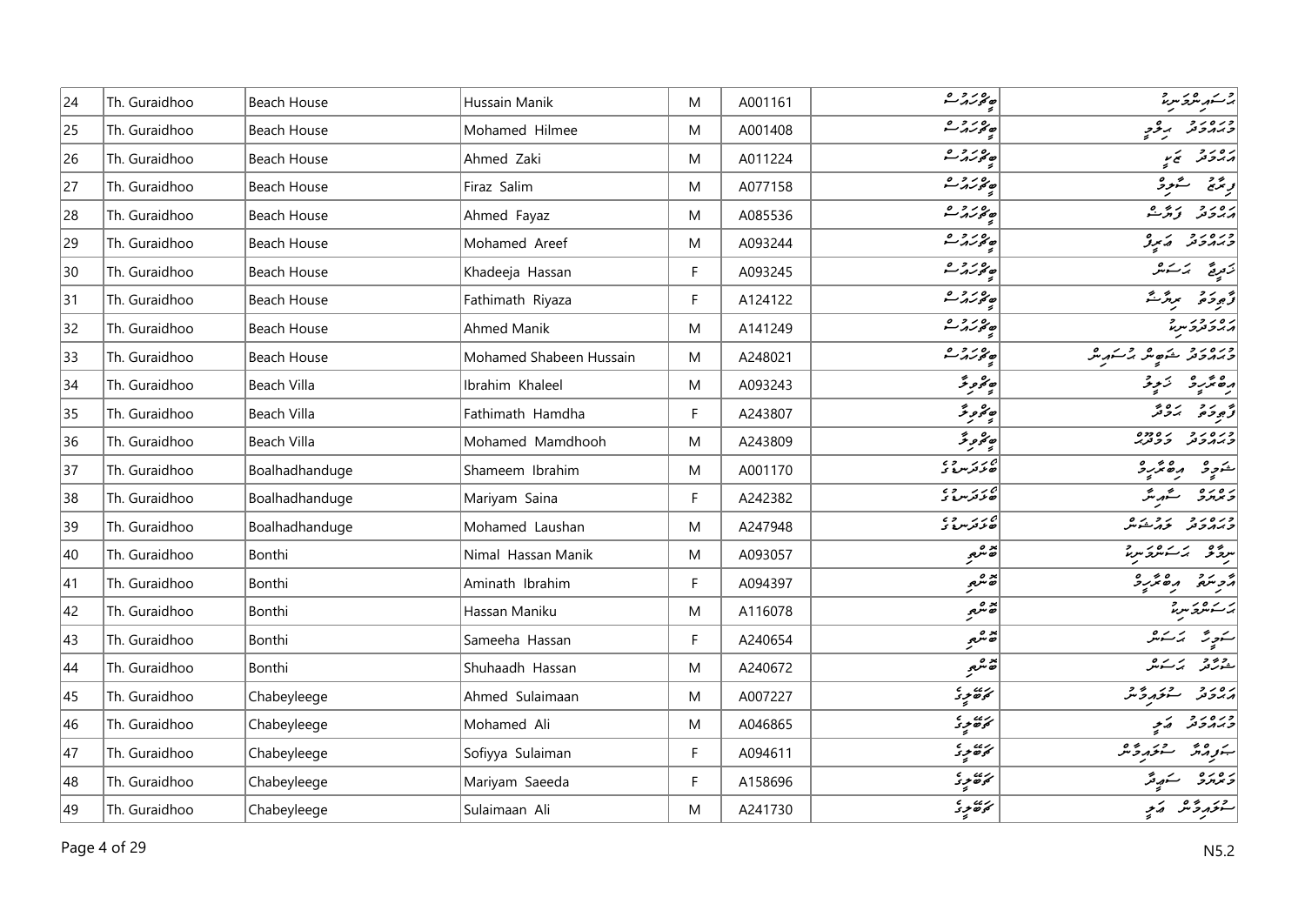| 50 | Th. Guraidhoo | Chabeyleege    | Asraf Sulaimaan                      | ${\sf M}$ | A241749 | ىرى پەر<br>كىرقام <sub>ۇ</sub> ر                 | رەرد ئورۇم                             |
|----|---------------|----------------|--------------------------------------|-----------|---------|--------------------------------------------------|----------------------------------------|
| 51 | Th. Guraidhoo | Chabeyleege    | Fathimath Sulaiman                   | F         | A241751 | ري ء<br>کوھ <del>پ</del> ر ي                     | و گهج څر د                             |
| 52 | Th. Guraidhoo | Chabeyleege    | Mifzam Mohamed                       | ${\sf M}$ | A247927 | ري د<br>کوه پور                                  | جوڻڻ چ<br>و ره ر و<br><i>و پر</i> و تر |
| 53 | Th. Guraidhoo | Chabeyleege    | Naish Sulaimaan                      | M         | A247929 | ىر ئەسى<br>كى <sub>ر</sub> تقى م <sub>ە</sub> رى | سەئۇر ئەش<br>متمريحه                   |
| 54 | Th. Guraidhoo | Chabeyleege    | Aishath Neela                        | F         | A247930 | رين<br>کوه پور                                   | سربڅر<br>ۇ مەشقى<br>ھ                  |
| 55 | Th. Guraidhoo | Cherry Park    | Azma Ali Manik                       | F         | A125425 | ى<br>كىم مېرىۋىر                                 |                                        |
| 56 | Th. Guraidhoo | Cherry Park    | Aishath Shafu'a                      | F         | A391921 | ى<br>كۆمپرۇ ئا                                   | شتۇر<br>و.<br>د کم شوی                 |
| 57 | Th. Guraidhoo | Dherahaa       | Aishath Naeem                        | F         | A094612 | ی ر بر<br>توبرگ                                  | مەرشىق سەرق                            |
| 58 | Th. Guraidhoo | Dherahaa       | Mohamed Naeem                        | M         | A106271 | ی ر بر<br>فریزر                                  | ورەرو شهرو                             |
| 59 | Th. Guraidhoo | Dherahaa       | Abdul Aleem Mohamed                  | M         | A124112 | › ر ر<br>ترىزر                                   | גם כסגם כגם בדי                        |
| 60 | Th. Guraidhoo | Dhivehige      | Faheema Hussain Manik                | F         | A081363 | ورځ رنځ<br>مر                                    | ۇرۇ ئاسىر ھەسر                         |
| 61 | Th. Guraidhoo | Dhivehige      | Saleema Ahmed Abdulla                | F         | A093233 | و ء<br>توره مرد                                  | سوق مددو ره والله                      |
| 62 | Th. Guraidhoo | Dhivehige      | Rahma Hussain Maniku                 | F         | A093234 | وره<br>مره رئ                                    |                                        |
| 63 | Th. Guraidhoo | Dhivehige      | Ibrahim Fayaz                        | ${\sf M}$ | A093235 | ورځ رئ<br>مرغ ر                                  | وە ئەرە بەلەت                          |
| 64 | Th. Guraidhoo | Dhivehige      | Hussain Manik Thuththu Dhon<br>Manik | ${\sf M}$ | A111733 | ورځ رئ<br>مرغ رئ                                 | و کرمرگر ده ده د برمرگرمره             |
| 65 | Th. Guraidhoo | Dhivehige      | Ahmed Firaz                          | M         | A112941 | ىرغەرى<br>مەم                                    | أرەر دېر دېم                           |
| 66 | Th. Guraidhoo | Dhivehige      | Imad Hussain Manik                   | ${\sf M}$ | A113178 | و ء<br>مرغر رئ                                   | ورؤقه برسكور مركز الراد                |
| 67 | Th. Guraidhoo | Dhivehige      | Ayaz Hussain Manik                   | ${\sf M}$ | A124110 | ورځ رئ<br>مرغ رئ                                 |                                        |
| 68 | Th. Guraidhoo | Dhivehige      | Ismail Mafaaz Hussain Maniku         | ${\sf M}$ | A243708 | ورځ رئی<br>مرغ رئ                                | ر قرقر و دوه در مرد و در د             |
| 69 | Th. Guraidhoo | Dhivehige      | Dheema Hussain Manik                 | F         | A243711 | مرغ سر <sup>ي</sup><br>  مرغ سر                  | ىر ئەسكىر شۇ ئىرىد                     |
| 70 | Th. Guraidhoo | <b>Dhoores</b> | Ismail Ibrahim                       | ${\sf M}$ | A035670 | دد ،<br>تربر ک                                   | ر عۇرو رەئرىر                          |
| 71 | Th. Guraidhoo | <b>Dhoores</b> | Mohamed Muneer                       | ${\sf M}$ | A069519 | ود ۽ ه                                           |                                        |
| 72 | Th. Guraidhoo | <b>Dhoores</b> | Firudhaus Ismail                     | M         | A078948 | ود ۽ ه                                           | وبرورو بالشورو                         |
| 73 | Th. Guraidhoo | Dhoores        | Sanfa Manike                         | F         | A093141 | ود ۽ ه<br>تعريجه شک                              | ئەندى <sub>ر</sub> ئەرىئە              |
| 74 | Th. Guraidhoo | <b>Dhoores</b> | Shihama Ismail                       | F         | A242338 | ود پر ہے                                         | شەرق مەشرىم ئ                          |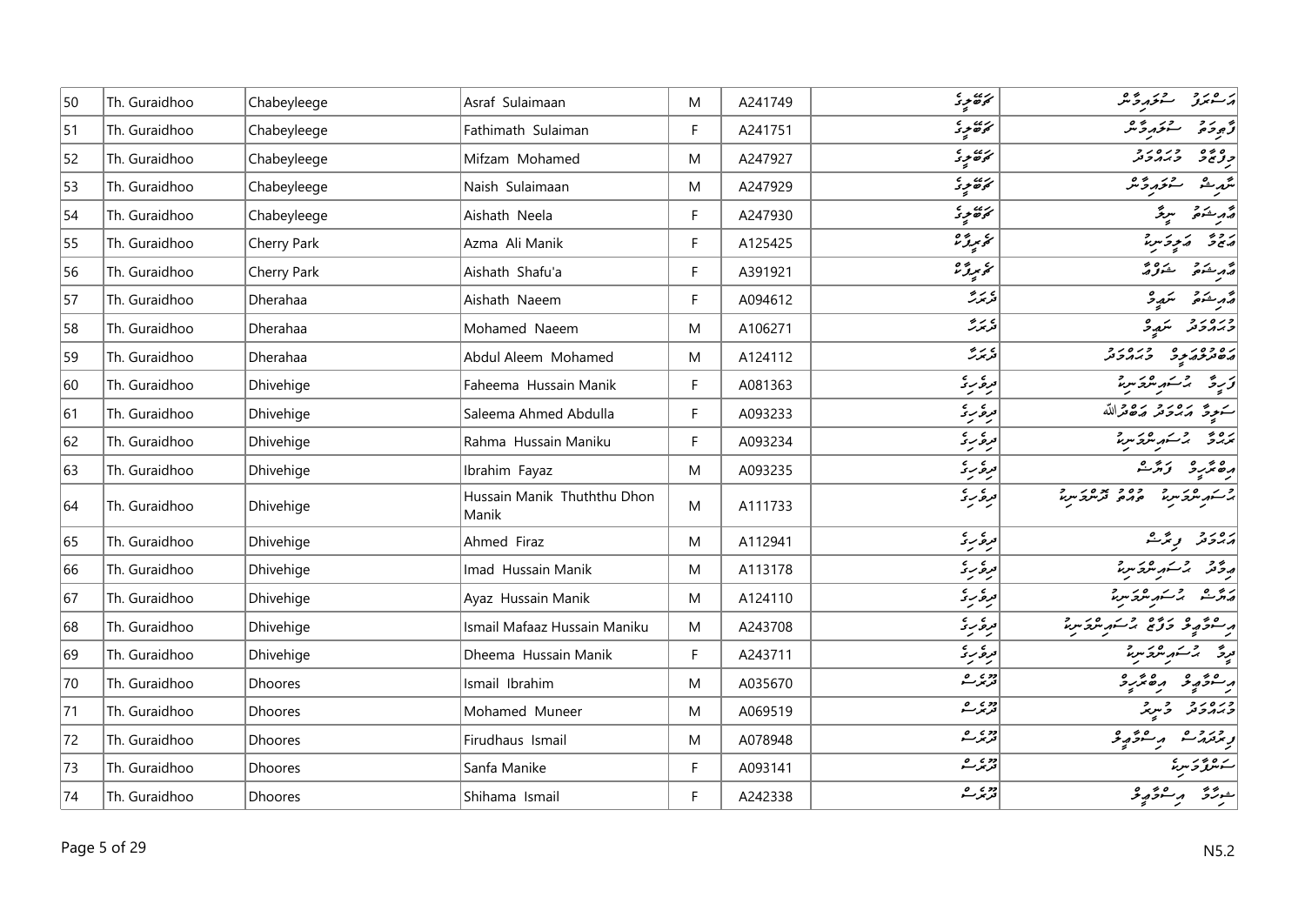| 75           | Th. Guraidhoo | Dhoores       | Lam'aa Firudhaus      | F           | A247943 | دو بر __<br>  تد بو سه           | وده ويرمده                                       |
|--------------|---------------|---------------|-----------------------|-------------|---------|----------------------------------|--------------------------------------------------|
| 76           | Th. Guraidhoo | Diving        | Mohamed Rasheed       | M           | A058994 | ئەمرە مىگە<br> -                 | ورورو بمشيع                                      |
| 77           | Th. Guraidhoo | Diving        | Mariyam Manike        | F           | A094573 | نۇمرە بىر<br>مۇرىر               | ן 2010 מיטורי<br>פינקו <i>ב</i> פייקול           |
| 78           | Th. Guraidhoo | Diving        | Leeza Musthafa        | F           | A122999 | ائەمرە بىر<br>كەنبە              | وپچ ويدوگر                                       |
| 79           | Th. Guraidhoo | Diving        | Mohamed Musthafa      | M           | A137980 | ائەمرەپىر<br><u>ئىس</u> سىسى     | ورەرو وەرە<br><i>جەم</i> ەدىر دىببوتى            |
| 80           | Th. Guraidhoo | Diving        | Saeeda Hassan         | $\mathsf F$ | A140618 | اءَ مرءِ مِّرَ<br>ڪسيا           | سەھەتىر برسىدىكى                                 |
| 81           | Th. Guraidhoo | Diving        | Aishath Safeela       | F           | A243757 | اءَ مرءِ مٿر<br>ڪشم              | أقهر مشكاة والتسكنج ومحر                         |
| 82           | Th. Guraidhoo | Endherimaage  | Afaal Ibrahim         | M           | A093188 | ، مروکر پر <sup>پر پ</sup>       | גם כם הפיתים ב                                   |
| 83           | Th. Guraidhoo | Endherimaage  | Khadeeja Mohamed      | $\mathsf F$ | A093189 | ى ھەترىرى <sup>تى</sup> ي        | و ره ر د<br>تر <i>پر</i> ونر<br>  ترْمَدِيحٌ     |
| 84           | Th. Guraidhoo | Endherimaage  | Majraiha Ibrahim      | $\mathsf F$ | A093190 | ې ه پر پر پر په په<br>م          | ر ە ،، »<br>5 ق عرر<br>برە ئۆرۈ                  |
| 85           | Th. Guraidhoo | Endherimaage  | Ibrahim Hussain       | M           | A112209 | ې ه پر پر پر په په<br>م          | برسەمەر<br>ەرھەترىر <sup>ى</sup>                 |
| 86           | Th. Guraidhoo | Endherimaage  | Ahmed Ibrahim         | M           | A124169 | ، هوپر پر پر پر<br>مربر پر پر پر | גפנה פיציב                                       |
| 87           | Th. Guraidhoo | Falcon        | Hawwa Manike          | F           | A094395 | ۇ ۋىر پىر                        | رە بەر بەر<br>بەھ بى سرىيا                       |
| 88           | Th. Guraidhoo | Falcon        | Zoona Naeem           | $\mathsf F$ | A132750 | ۇ ۋىز بىر                        | ة محمد سمي <sup>9</sup>                          |
| 89           | Th. Guraidhoo | Falcon        | Ibrahim Azid          | M           | A246572 | ر 2 ئەر<br>توپرىيە ش             | ה <i>סיקי</i> ב ה <sub>אב</sub>                  |
| $ 90\rangle$ | Th. Guraidhoo | Fathis        | Rasheeda Abdul Raheem | F           | A055429 | ئرموے                            | ر دور ده ده در ده کند.<br>مرشونگر ایره تربر تربر |
| 91           | Th. Guraidhoo | Fathis        | Azwar Hassan          | M           | A094600 | ئە<br>مۇس                        | رورو برسکس                                       |
| 92           | Th. Guraidhoo | Fathis        | Mohamed Zaeem         | M           | A094602 | ئە<br>مۇسىر                      | ورور و رو                                        |
| 93           | Th. Guraidhoo | Fazaa         | Ayaz Hassan           | M           | A058291 | ترتج                             | أريده برسكيش                                     |
| 94           | Th. Guraidhoo | Fazaa         | Nazim Hassan          | M           | A059164 | ترتج                             | لمتموق كاسكان                                    |
| 95           | Th. Guraidhoo | Fazaa         | Mohamed Nadheem       | M           | A093157 | ترتج                             | ورەر د سربرو                                     |
| 96           | Th. Guraidhoo | Fazaa         | Ibrahim Shihab        | M           | A094596 | ترتج                             | $rac{1}{2}$                                      |
| 97           | Th. Guraidhoo | Fazaa         | Nadhiya Hassan        | F           | A094598 | ترتج                             | لترفرنش الكاسكو                                  |
| 98           | Th. Guraidhoo | Fazaa         | Hassan Hussain        | ${\sf M}$   | A094599 | تریخ                             | يركبش يركبهاش                                    |
| 99           | Th. Guraidhoo | Fazaa         | Sanfa Manike          | F           | A094601 | ترتج                             | سە ئەرەپەر ئە                                    |
| 100          | Th. Guraidhoo | Feeroaz Villa | Hussain Ali Manik     | M           | A115921 | ر چې <sub>حو</sub> مځ            | بر مسكور الكر المتحدثة المريدة                   |
|              |               |               |                       |             |         |                                  |                                                  |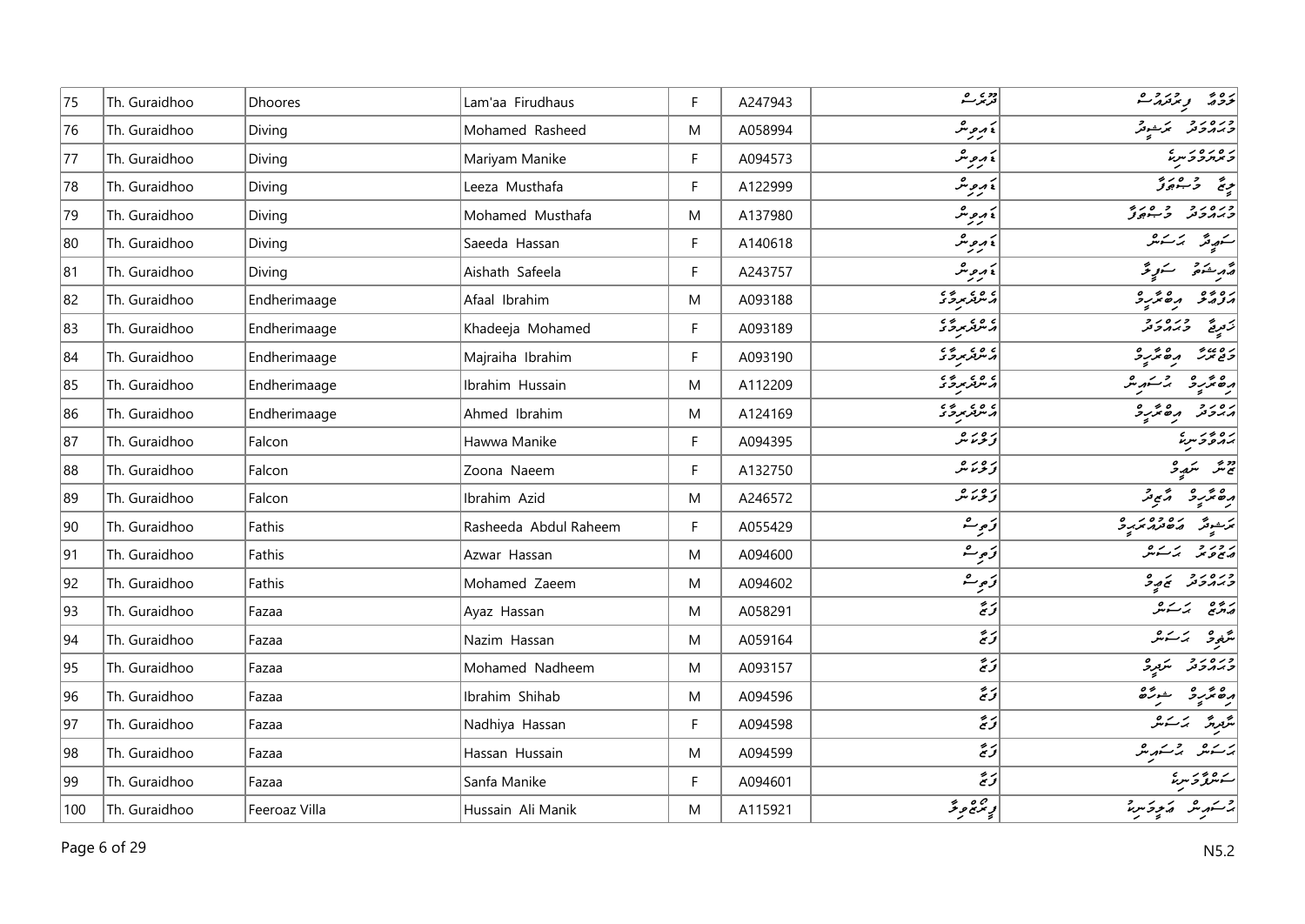| 101 | Th. Guraidhoo | Fehi Villa  | Ahmed Siraj           | M         | A065194 | ې ره د گ                    | سوچھ<br>سے<br>بروئرو                                  |
|-----|---------------|-------------|-----------------------|-----------|---------|-----------------------------|-------------------------------------------------------|
| 102 | Th. Guraidhoo | Fehi Villa  | Nauhad Ibrahim        | M         | A093110 | ۇر <sub>ەر</sub> ۇ          | وە ئۈرۈ<br>سرور و                                     |
| 103 | Th. Guraidhoo | Fehi Villa  | Ibrahim Hussain       | ${\sf M}$ | A093113 | ۇروگە                       | ە ھەتئەپە<br>بەھەتئەپە                                |
| 104 | Th. Guraidhoo | Fehi Villa  | Fathimath Nafeesa     | F         | A093114 | ۇروڭر                       | و بر د<br>تر <sub>جو</sub> ر م<br>سَعرٍ مُتَّ         |
| 105 | Th. Guraidhoo | Fehi Villa  | Hawwa Mohamed         | F         | A093115 | ۇر <sub>ەرگ</sub><br>كەبرىر | ر ه پ<br>برد و<br>و ر ه ر د<br>تر پر پر تر            |
| 106 | Th. Guraidhoo | Fehi Villa  | Juwaraiyya Mohamed    | F         | A098655 | ۇر <sub>ەر</sub> ۇ          | בנגינות בגםניב                                        |
| 107 | Th. Guraidhoo | Fehi Villa  | Mohamed Areef         | M         | A241892 | ۇرەڭ                        | דנסנד הינר                                            |
| 108 | Th. Guraidhoo | Fehi Villa  | Mohamed Nasir         | ${\sf M}$ | A241897 | ۇروڭر                       | ورەرو شبەتر                                           |
| 109 | Th. Guraidhoo | Fehi Villa  | Ahmed Shaimal         | ${\sf M}$ | A317799 | ۇروگە<br>مەم                | أرەر ئىمرىكى                                          |
| 110 | Th. Guraidhoo | Fehivina    | Ibrahim Rasheed       | M         | A009599 | ۇ <sub>سرحە</sub> بىز       | رەنزىر ترىنونر                                        |
| 111 | Th. Guraidhoo | Fehivina    | Shiyaam Ahmed         | M         | A051267 | ۇروپر                       | احوثرو<br>بر ہ بر د<br>م <i>ر</i> بر <del>د</del> تر  |
| 112 | Th. Guraidhoo | Fehivina    | Hussain Rasheed       | ${\sf M}$ | A143338 | ۇر <sub>چە مى</sub> ر       | ر<br>رکسکهر مگر استان میگردد.<br>مرکز استان           |
| 113 | Th. Guraidhoo | Fehivina    | Fathimath Ifa Ibrahim | F         | A247998 | ۇروپر                       | د دو دو مقبره                                         |
| 114 | Th. Guraidhoo | Fini Roalhi | Khadeeja Manike       | F         | A093171 | وسرچو                       | زَ مَرِيحٌ تَرَ سِرِيحٌ                               |
| 115 | Th. Guraidhoo | Fini Roalhi | Mariyam Shafiya       | F         | A093172 | وسرچمو                      | ے تو بڑ                                               |
| 116 | Th. Guraidhoo | Fini Roalhi | Ali Rasheed           | M         | A093173 | وسرچمو                      | ر<br>كەنچە كىرىش <sub>ۇ</sub> لگر                     |
| 117 | Th. Guraidhoo | Fini Roalhi | Dhon Manik            | M         | A093174 | وسرچمو                      | <br>  قریره تریم                                      |
| 118 | Th. Guraidhoo | Fini Roalhi | Ahmed Rashyd          | M         | A105565 | وسرچمو                      | ره رو بر <sub>شوند</sub><br>مهروند بر <sub>شوند</sub> |
| 119 | Th. Guraidhoo | Fini Roalhi | Aishath Samiya        | F         | A242993 | وسرچمو                      | سەّد بر<br>ر<br>دگرار شوځ                             |
| 120 | Th. Guraidhoo | Finivaage   | Ismail Idrees         | ${\sf M}$ | A073786 | و سرچ <sup>ء</sup> ِ        | ىر مەئىر تەرى <i>جى</i><br>ىرەترىيەت<br>س             |
| 121 | Th. Guraidhoo | Finivaage   | Mariyam Ahmed         | F         | A093099 | وسرة کا                     | ر ه ر ه<br><del>د</del> بربرگ<br>پرور و               |
| 122 | Th. Guraidhoo | Free Park   | Mariyam Hassan        | F         | A093143 | و برزه<br>په                | برسەمىر<br>ر ه ر ه<br><del>ر</del> بربرگ              |
| 123 | Th. Guraidhoo | Funamaa     | Sharma Ali Maniku     | F         | A093112 | و بر پر<br>تر سرچ           | ے تروُ<br>ړ په په ک                                   |
| 124 | Th. Guraidhoo | Funamaa     | Rafeega Ismail        | F         | A093135 | و بر پر<br>تر سرچ           | وستوفيو<br>بزوٍ تٌو                                   |
| 125 | Th. Guraidhoo | Funamaa     | Nafees Ali Manik      | M         | A093136 | و بر پر<br>تر سرچ           | ىئىدىم<br>ە ئەچە ئەسرىد                               |
| 126 | Th. Guraidhoo | Funamaa     | Ali Maniku            | ${\sf M}$ | A093138 | و بر پر<br>تر سرچ           | ە ئېچە ئەسرىتى<br>ئ                                   |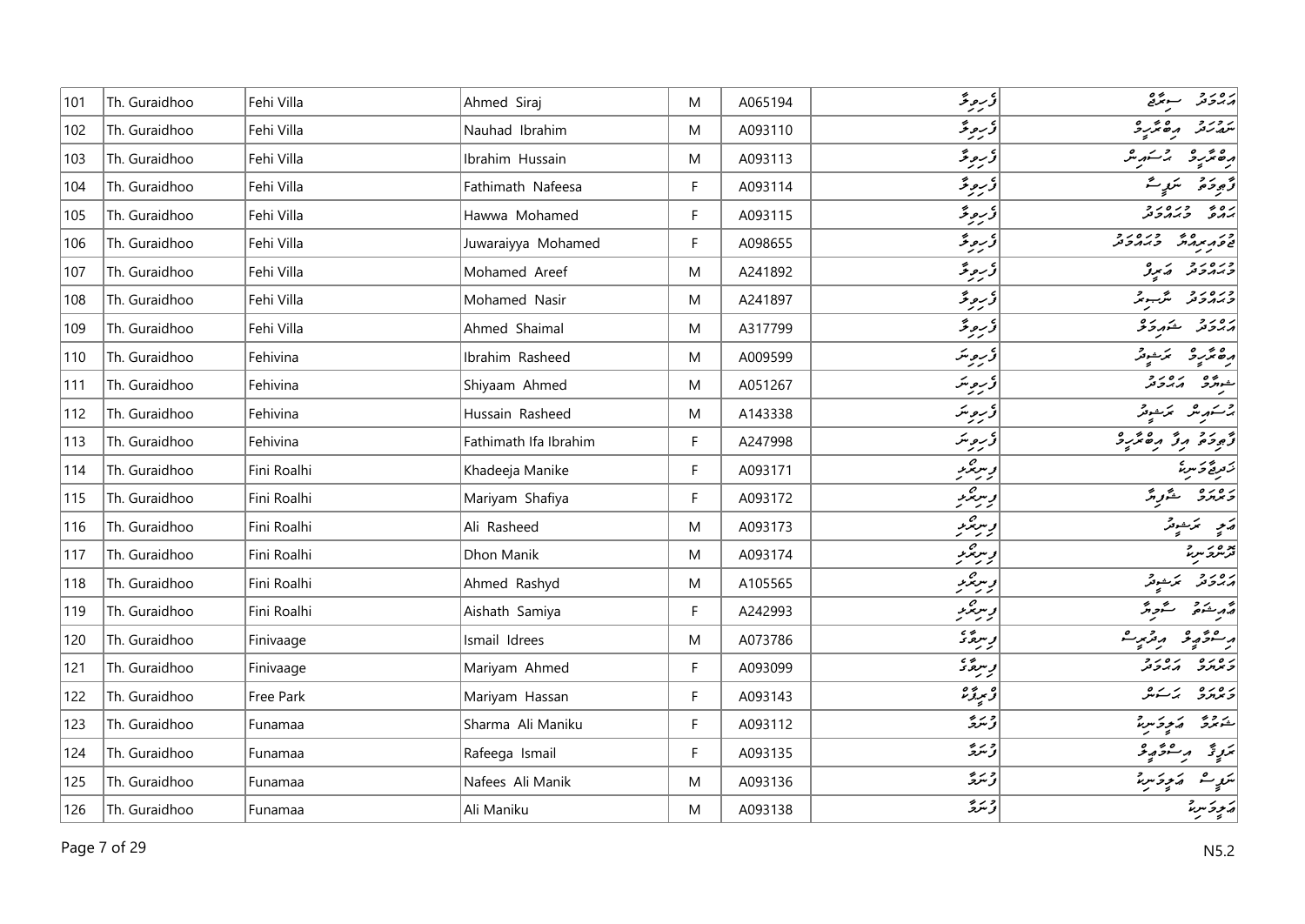| 127 | Th. Guraidhoo | Funamaa   | Ahmed Waleed            | M  | A093139 | و بر پر<br>تر سرچ                    | أرور و و و د                                     |
|-----|---------------|-----------|-------------------------|----|---------|--------------------------------------|--------------------------------------------------|
| 128 | Th. Guraidhoo | Funamaa   | Aminath Ali             | F. | A157581 | ۇ ئىرىچ                              |                                                  |
| 129 | Th. Guraidhoo | Funamaa   | Hussain Ishan           | M  | A242321 | د بر دی <sub>م</sub>                 | 2سىرىش مەھتىش                                    |
| 130 | Th. Guraidhoo | Funamaa   | Ahmed Abaan Azum        | M  | A247942 | ۇ ئىرىچ                              | 1010 נים נדס<br>גנבת גםית <i>ה</i> אב            |
| 131 | Th. Guraidhoo | Funamaage | Khadheeja Hassan        | F. | A242264 | و پر پر پر<br>توسر <del>ی</del> ر بر | زَمِرِجٌ - بَرَسَمبرُ                            |
| 132 | Th. Guraidhoo | Furahani  | Aishath Fareena         | F. | A094618 | اقر برسر<br>افر برسر                 | ە ئەستىمى ئەيرىتىگە                              |
| 133 | Th. Guraidhoo | Furahani  | Hassan Maniku           | Μ  | A094619 | و ئەر ئىبر                           | برسكونج ببرة                                     |
| 134 | Th. Guraidhoo | Furahani  | Aminath Fazeena         | F  | A094620 | <br> ترتدرسبر                        | أأدوسكم وتباشر                                   |
| 135 | Th. Guraidhoo | Furahani  | <b>Fathimath Manike</b> | F. | A094621 | إدبريبر                              | ۇ بەر دى <sub>رى</sub><br>ئ                      |
| 136 | Th. Guraidhoo | Furahani  | Hamid Hassan Manik      | M  | A120935 | إقرنبز سر                            | أيحوقر أبركت مركز مردح                           |
| 137 | Th. Guraidhoo | Furahani  | Mohamed Sarah           | M  | A247541 | قى تىرترىس                           | ورەر د سەرە                                      |
| 138 | Th. Guraidhoo | Fus Villa | Shakeela Abdulla        | F  | A094394 | ۇ شوپۇ                               | أخنوع خذه قرالله                                 |
| 139 | Th. Guraidhoo | Fus Villa | Ismail Mohamed          | M  | A246762 | ۇر ھەرگە                             | بر عرصي وره دو                                   |
| 140 | Th. Guraidhoo | Fus Villa | Aminath Neema Ismail    | F  | A246776 | ۇ ش <sub>ى</sub> رۇ                  | أدوسم سرائد وكالحمول                             |
| 141 | Th. Guraidhoo | Fus Villa | Mohamed Akram           | M  | A246779 | ۇ ش <sub>مو</sub> ۇ                  | כנסנכ נסנס<br>כגהכת העיב                         |
| 142 | Th. Guraidhoo | Gaagadu   | Abdulla Adam            | M  | A094585 | 2, 3                                 | ەھىراللە<br>ەرگەرى                               |
| 143 | Th. Guraidhoo | Gaagadu   | Dhiyana Yoosuf          | F. | A094586 | 2, 3                                 | دد حرو<br>  قروشگر                               |
| 144 | Th. Guraidhoo | Gaagadu   | Mariyam Adam            | F  | A094587 | ء ر و<br>تر ي                        | ر ه بر ه<br><del>د</del> بربرگ<br>ەردە           |
| 145 | Th. Guraidhoo | Gaagadu   | Aishath Adam            | F. | A246795 | ء ر و<br>تر ي                        | پور ہ<br>مرکزو<br>ا پژ <sub>امر</sub> شوېد<br>مر |
| 146 | Th. Guraidhoo | Gaagadu   | Aminath Adam            | F. | A246797 | ء ر د<br>تر ک                        | پور ہ<br>مرتزو<br>أرمر وسنرة                     |
| 147 | Th. Guraidhoo | Gaagadu   | Ismail Adam             | M  | A246800 | ء ر د<br>گ ک کا                      | ېر شر <i>ې په پېره</i>                           |
| 148 | Th. Guraidhoo | Gahanaa   | Fakhuriyya Mohamed      | F. | A094588 | ئەزىتر                               | الانتعاديم<br>و ره ر و<br>تر پر ژنر              |
| 149 | Th. Guraidhoo | Gahanaa   | Aminath Didi            | F  | A094589 | ىز ئەنگە                             | ۇ يەسكەن<br>مەسكەن ئەس                           |
| 150 | Th. Guraidhoo | Gahanaa   | Asima Ismail            | F. | A094590 | ىز ئەنگە                             | $rac{2}{2}$<br>برىشۇرپۇ                          |
| 151 | Th. Guraidhoo | Gaskara   | Silma Mufeed            | F  | A094603 | ر 2 <i>ړين</i>                       | سودة<br>ترىپە                                    |
| 152 | Th. Guraidhoo | Gaskara   | Abdulla Mufeed          | M  | A094604 | ى سەرىمىر                            | رەقىراللە ق <i>و</i> پەر                         |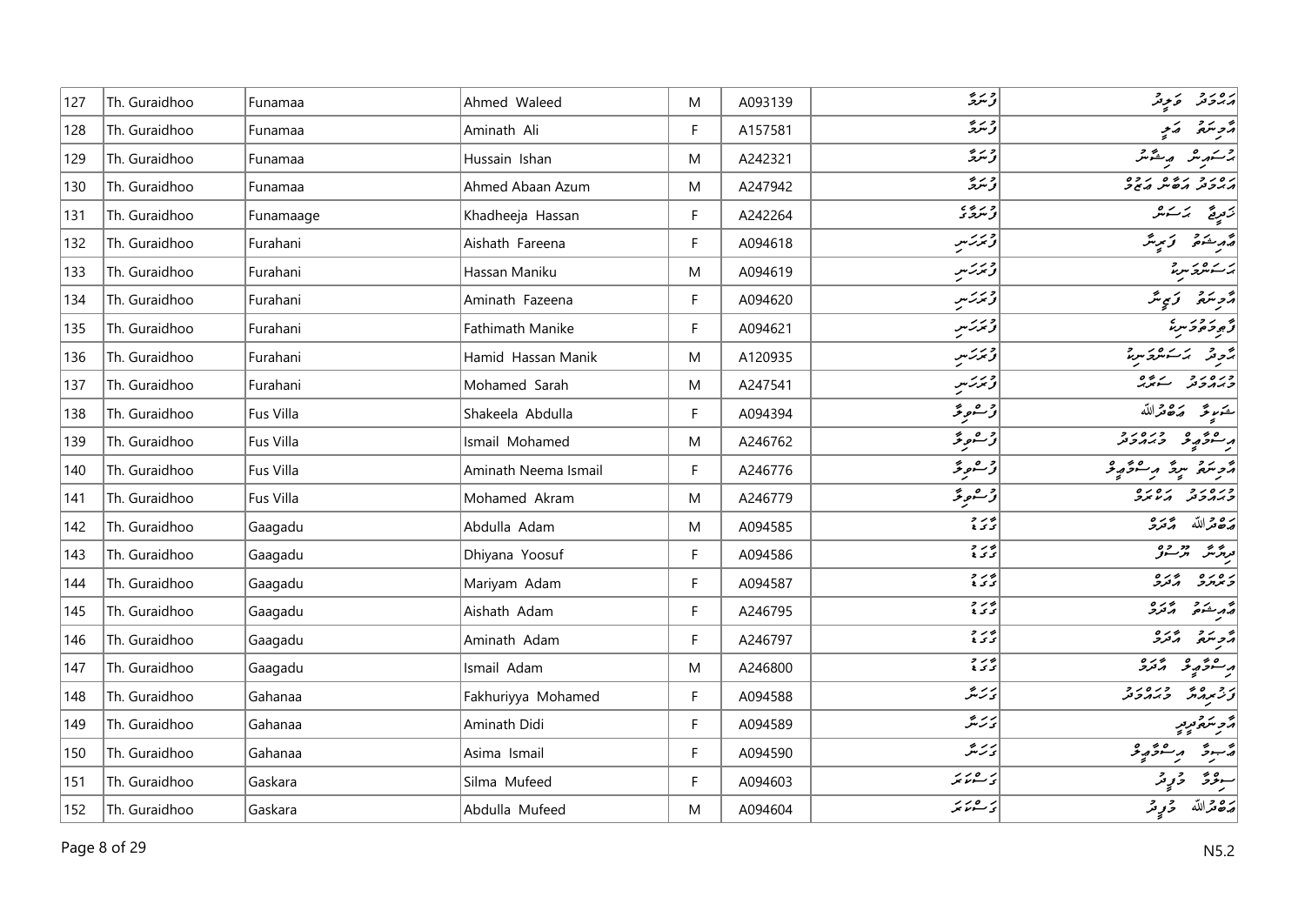| 153 | Th. Guraidhoo | Gaskara          | Habeeba Hassan         | F  | A152999 | ى سەئەتىر                                    | برسەيىتىر<br>پرُحوَةٌ                                               |
|-----|---------------|------------------|------------------------|----|---------|----------------------------------------------|---------------------------------------------------------------------|
| 154 | Th. Guraidhoo | Gaskara          | Mubeena Mufeed         | F. | A247203 | ىر ھەئەبجە                                   | ا تو چې پېژنې<br>د<br>څ تړ تر                                       |
| 155 | Th. Guraidhoo | Gaskara          | Fathimath Wafa         | F  | A247210 | ىر ھەيزىر                                    | ىرتى<br>و مرد د                                                     |
| 156 | Th. Guraidhoo | Guldhasthaa      | Shazma Moosa Maniku    | F. | A093206 | و ه بر _ه پ<br>پ <del>ت</del> رترسو <i>ن</i> | ے جاتھ گ <sup>ی</sup><br>سندھے گ<br>وحر شر بر رو                    |
| 157 | Th. Guraidhoo | Guldhasthaa      | Asma Moosa Maniku      | F  | A093209 | و ه بر ۵ پر<br>پی تونسر شخصی                 | رَ هِ شَر<br>دو مشرکة مرب <sup>و</sup>                              |
| 158 | Th. Guraidhoo | Guldhasthaa      | Sharuma Moosa          | F  | A151658 | و ه بر _ه پ <sub>چ</sub>                     | دو مئے<br>شە تەرىخ                                                  |
| 159 | Th. Guraidhoo | Guldhasthaa      | Mohamed Mifzaal        | M  | A248007 | و ه د ر ه پ <sub>ر</sub><br>د نوترسسه        | و ر ه ر و<br>تر پر تر تر<br>جرۇئچ بى                                |
| 160 | Th. Guraidhoo | Guldhasthaa      | Aishath Luma Azim      | F  | A406052 | وه بر ۵ پر<br>پی توتر شد <i>ه</i>            | أقهر منكاته ومحرقه أترمي والمحمد                                    |
| 161 | Th. Guraidhoo | Gulshan Kinaaraa | Niyaz Mansoor          | M  | A069013 | د تۇيخەشرىر م <sup>ى</sup> رىگە              | ייערה ביירי-די                                                      |
| 162 | Th. Guraidhoo | Gulshan Kinaaraa | Mansoor Thuththu       | M  | A074213 | د تۇيخەشرىر م <sup>ى</sup> رىگە              | ים מככ כסכ<br>קייקי המיק                                            |
| 163 | Th. Guraidhoo | Gulshan Kinaaraa | Khadheeja Abdul Kareem | F. | A093150 | د و ځه شرو شریگه                             | ره وه ر<br>پره ترتون برو<br>نزَمَدِيَّحَ                            |
| 164 | Th. Guraidhoo | Gulshan Kinaaraa | Niyaza Mansoor         | F  | A093151 | د و ځه شرمر شر شر                            | ىر ھەدىر<br>سرترنج                                                  |
| 165 | Th. Guraidhoo | Gulshan Kinaaraa | Thaureef Mansoor       | M  | A152446 | د و ۲۵ مربر متر پژ                           | ىر ھەج جۇ ج<br>ر د په د ه                                           |
| 166 | Th. Guraidhoo | Gulshan Kinaaraa | Saamir Mansoor         | M  | A242591 | د تۇيخەشرىر م <sup>ى</sup> رىگە              | ستمريز<br>پر ۵٫۵ و                                                  |
| 167 | Th. Guraidhoo | Gulshan Kinaaraa | Aishath Sharoona       | F  | A242594 | دە ئەھەر ئىگە<br>ئ                           | د.<br>دگاه شومی مشومرس                                              |
| 168 | Th. Guraidhoo | Gulshan Kinaaraa | Fathimath Samna        | F. | A242596 | ئەقرىئەنلەر بىرىگە<br>                       | ۇ بەرە سەۋىتر                                                       |
| 169 | Th. Guraidhoo | Gulshan Kinaaraa | Ahmed Rafhan Mohamed   | M  | A247952 | د و ۲۵ مربر متر پژ                           | ג סג כ-ג ס שיכ-כג סג כ-<br>הגבת-ית צ'גיית-כג הבת                    |
| 170 | Th. Guraidhoo | Gulshan Kinaaraa | Mohamed Naabith Niyaz  | M  | A247954 | ئۇغسىنى ئىرى <i>مىڭ</i> رىگە                 | כמחכת יתסף ייתוא                                                    |
| 171 | Th. Guraidhoo | Haavilaa         | Mohamed Zahir Abdulla  | M  | A069809 | رَّحْمَ                                      | ورەرو گرىز كەھىراللە                                                |
| 172 | Th. Guraidhoo | Haavilaa         | Aminath Manike         | F  | A093191 | ر<br>رمونژ                                   | ۇ ئەستەۋسىر                                                         |
| 173 | Th. Guraidhoo | Haavilaa         | Sariya Zahir           | F  | A159691 | رمع فحر                                      | ستمبررشر<br>پچ سر پخه<br>مخ                                         |
| 174 | Th. Guraidhoo | Handhaan         | Shahaa Hussain         | F  | A312612 | ر<br>ئەسرىگەنگە                              | الشرق بركته مرهر                                                    |
| 175 | Th. Guraidhoo | Haviththa        | Fathimath Hussain      | F  | A093097 | رَءِ مُرَة                                   | ۋە دە بىر ئىر                                                       |
| 176 | Th. Guraidhoo | Hedheykuri       | Abdul Sattar Mohamed   | M  | A079390 | ے رے ح<br>مرفون مو                           | גם כם גם 4 כ - כגם גב<br>גם <i>נק</i> ג <del>- י</del> ריג בג'ורבינ |
| 177 | Th. Guraidhoo | Hedheykuri       | Sanfa Manike           | F. | A094420 | ے پے ح<br>مرفتر مو                           | سە ئىرىگە ئەس ئە                                                    |
| 178 | Th. Guraidhoo | Hedheykuri       | Nuzula Abdul Sattar    | F  | A094423 | ه پر و<br> رتور مو                           | د د ده ده ده ده د<br>سرچ د هامره سرموند                             |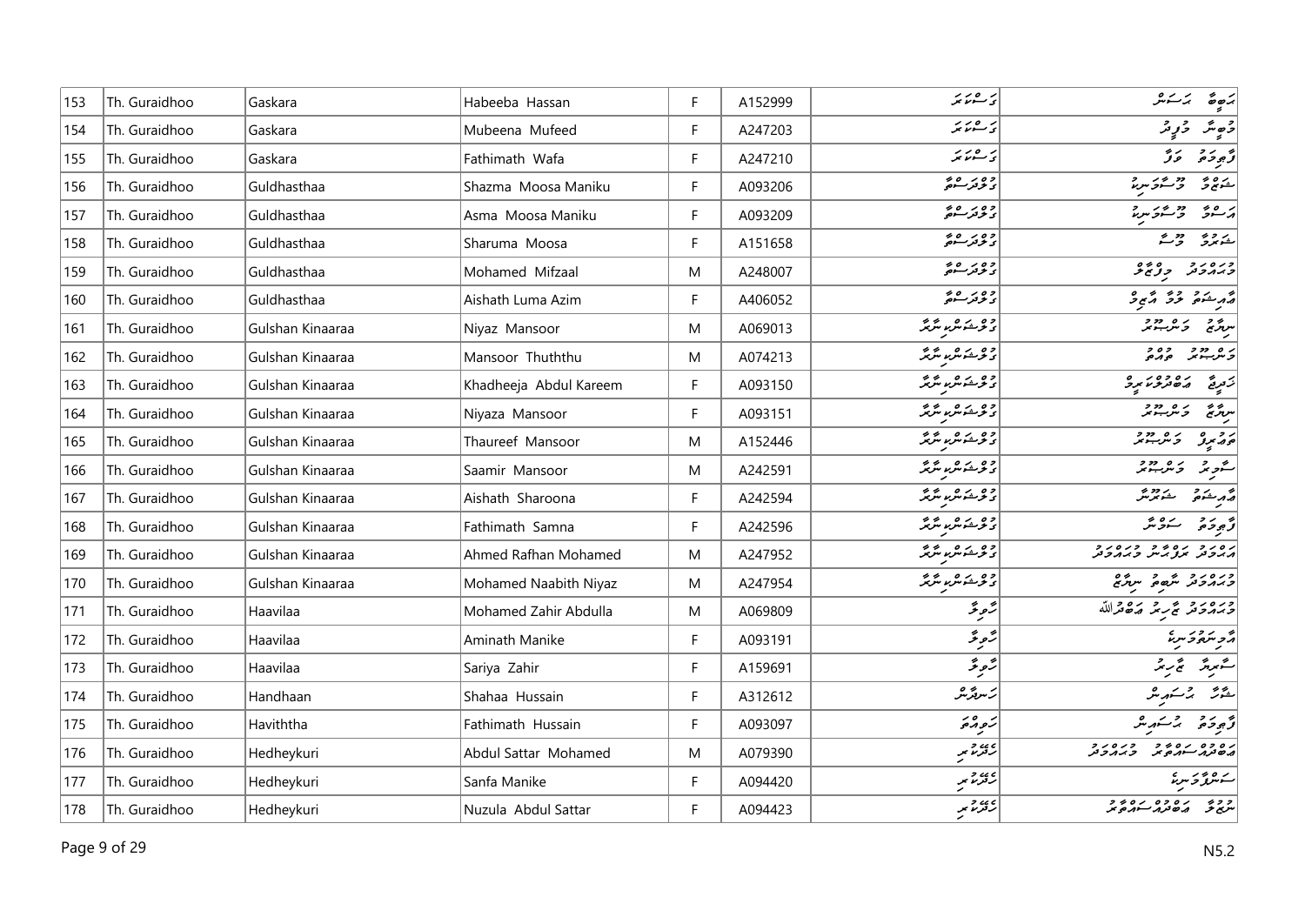| 179 | Th. Guraidhoo | Hedheykuri    | Ilham Abdul Sattar             | M  | A101357 | <br> رتورا سر                       | ر ه و ه ر ر ه د و<br>پره تو پر سوړنو بر<br>ەر ئەرم |
|-----|---------------|---------------|--------------------------------|----|---------|-------------------------------------|----------------------------------------------------|
| 180 | Th. Guraidhoo | Hedheykuri    | Shiyar Abdul Sathar            | M  | A158307 | ے پے ح<br>مرتقمہ سر                 | د د ده ده ده د د د د<br>شوهر در ایران در ایران     |
| 181 | Th. Guraidhoo | Hedheykuri    | Aishath Sudha                  | F  | A246280 | در د د<br>  رتور نمبر               | ۇرمىسى ھەرىسى<br>مەركىسى سىقىر                     |
| 182 | Th. Guraidhoo | Hiyaavahi     | Abdulla Faisal                 | M  | A094592 | رېژوَر                              | مَصْحَدَاللّه وَمُسْتَوَ                           |
| 183 | Th. Guraidhoo | Hiyaavahi     | Mohamed Naeem Ibrahim          | M  | A116067 | رېژو <i>ر</i>                       | ورەرو ئىم ۋ مەھرىد                                 |
| 184 | Th. Guraidhoo | Hiyaleege     | Khadeeja Ibrahim               | F  | A093121 | رېزىپە<br>ئە                        | زَ بِرِيعٌ مِنْ مُرْرِدْ                           |
| 185 | Th. Guraidhoo | Hiyaleege     | Liusa Ahmed                    | F  | A093123 | رېزېږ <sup>ي</sup><br>ر             | بر ٥ پر و<br>د بر <del>و</del> تر<br>  پرچ مش      |
| 186 | Th. Guraidhoo | Hiyaleege     | Sanoon Ahmed                   | M  | A114085 | رېزېږ <sup>ي</sup>                  | سەددە بەرد                                         |
| 187 | Th. Guraidhoo | Hiyaleege     | Aishath Sama                   | F  | A241917 | رېزېږ <sup>ي</sup>                  | أقهر شدة ومسترقح                                   |
| 188 | Th. Guraidhoo | Hiyaleege     | Aminath Ahmed                  | F  | A241918 | رېزىپە <sup>ي</sup>                 | ومحر متعالج والمردح                                |
| 189 | Th. Guraidhoo | Hudhuveli     | Thawfeeq Ali                   | M  | A065044 | الزقرة و                            | أتورو ويحمي                                        |
| 190 | Th. Guraidhoo | Hudhuveli     | Naasiha Thaufeeg               | F  | A093333 | و و ۽<br>ريو گر                     | شهر مار در در مار<br>مرسور مار                     |
| 191 | Th. Guraidhoo | Hudhuveli     | Aminath Manike                 | F. | A243887 | روء پر                              | أأد يتموذ بيرنا                                    |
| 192 | Th. Guraidhoo | Hudhuveli     | Nazeeha Thaufeeq               | F. | A243889 | ر د ه ه<br> ر مرغ م                 | ىئىي ئەرەپى<br>م                                   |
| 193 | Th. Guraidhoo | Hudhuveli     | Mohamed Maaniu Hassan          | M  | A248024 | د ده د                              | כממכני כיתג ג' ביל                                 |
| 194 | Th. Guraidhoo | Hudhuveli     | Mohamed Nisaah Ahmed<br>Naasih | M  | A330188 | و و ،<br>رتره م                     | ورەرو سرجد رەرو شريد                               |
| 195 | Th. Guraidhoo | Husnuheenaage | Ahmed Hassan                   | M  | A080227 | ر مەش <sub>رىپ</sub> ىدىكى<br>مەسىر | رەرد ئەسەر                                         |
| 196 | Th. Guraidhoo | Husnuheenaage | Shadhiya Hassan                | F  | A247309 | ر مەش <sub>رىپ</sub> ىدى<br>ئ       | شگورنگر کرکے مگر                                   |
| 197 | Th. Guraidhoo | Husnuheenaage | Fathimath Shiufa               | F  | A247317 | ر مەيرى <sub>ر بىرى</sub>           | أَوَّ جِرْحَمْ مُشْرِدٌ وَ                         |
| 198 | Th. Guraidhoo | Husnuheenaage | Ajuhadh Ahmed                  | M  | A247319 | ر مەش <sub>رىپ</sub> ىدى<br>مەسرىپە | ג כג כ גם גם<br>הב גנג הגבע                        |
| 199 | Th. Guraidhoo | Janbumaage    | Ali Ibrahim                    | M  | A093152 | ر ه د و و ،<br>تع سرچ تر ی          | أمو مقتربة                                         |
| 200 | Th. Guraidhoo | Janbumaage    | Sharafiyya Yoosuf              | F  | A093153 | ر ه د و و ،<br>تع سرچ تر ی          | شە ئەرەپ دەرە                                      |
| 201 | Th. Guraidhoo | Janbumaage    | Shareefa Ali                   | F  | A093154 | ر ه د و و<br>نح سرچ تر د            | خنيرتى كالمج                                       |
| 202 | Th. Guraidhoo | Janbumaage    | Firasha Yoosuf                 | F  | A242605 | ر ه د و و<br>نح سرچ تر د            | ى <sub>ر م</sub> ېرىش ھەردە                        |
| 203 | Th. Guraidhoo | Janbumaage    | Fathmath Sana                  | F. | A244020 | ر ه د و و ء<br>قع سرچ تر ی          | ژوده سکتر                                          |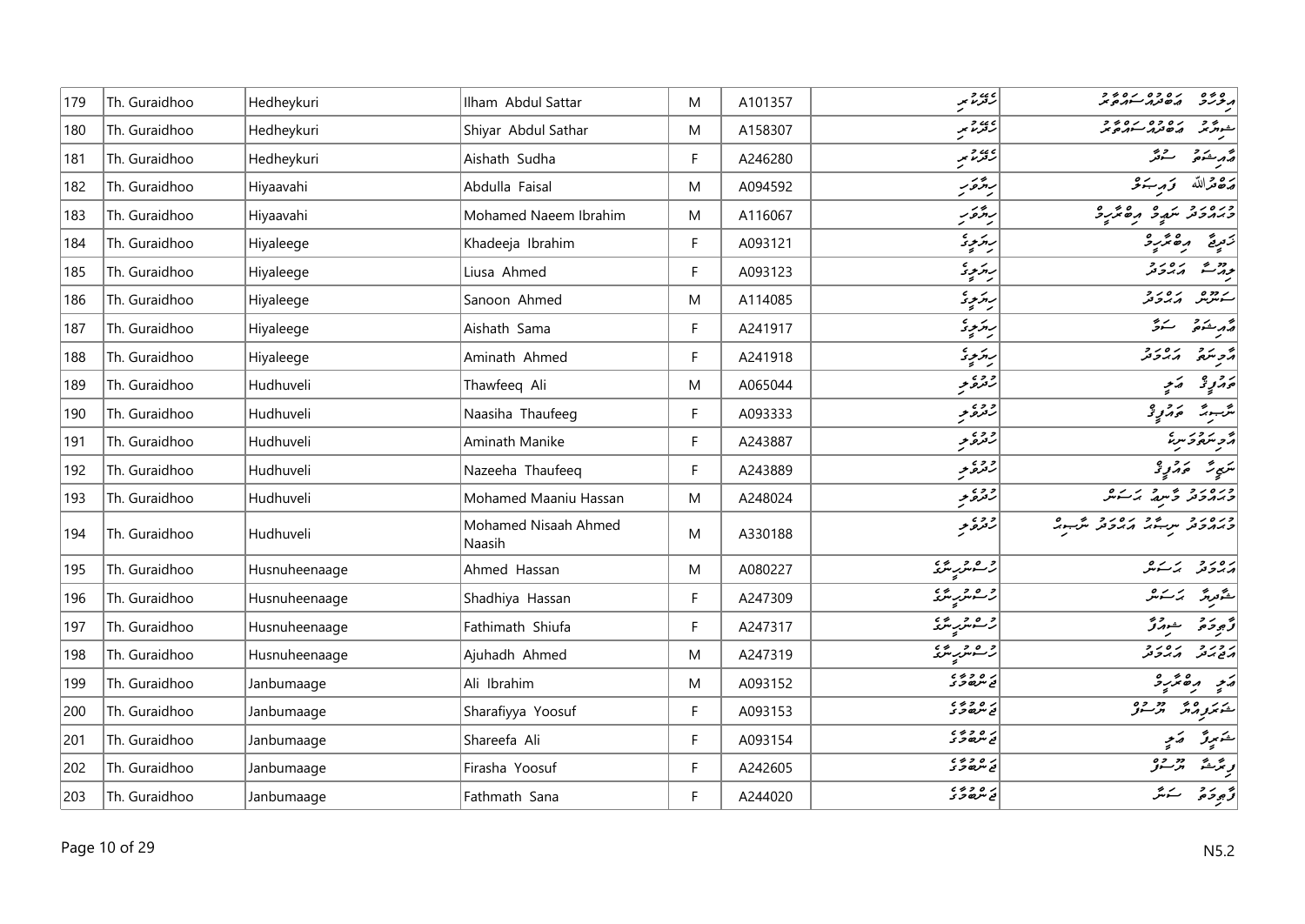| 204 | Th. Guraidhoo | Jauzaa            | Nasma Saeed             | F         | A094098 | ر و ه<br>ق پر نخ                            | يَرَكْزُ = سَيَهِ مِرْ                |
|-----|---------------|-------------------|-------------------------|-----------|---------|---------------------------------------------|---------------------------------------|
| 205 | Th. Guraidhoo | Jauzaa            | Fathmath Hussain        | F         | A099874 | ر و د<br>ق                                  | توجوج برسمه شر                        |
| 206 | Th. Guraidhoo | Jauzaa            | Mohamed Rasheed         | ${\sf M}$ | A099875 | ر و د<br>قع آرم                             | وره دو کردونه                         |
| 207 | Th. Guraidhoo | Javaahiru Vaadhee | Ibrahim Faisal          | ${\sf M}$ | A124117 | بر څر برگړ مړ                               | رەڭرىر زىربىر                         |
| 208 | Th. Guraidhoo | Javaahiru Vaadhee | Hussain Maahil Mohamed  | M         | A159813 | بر گرېرگرگور                                | جسكر مكر والملحقة والمستحصر           |
| 209 | Th. Guraidhoo | Javaahirumaage    | Abbas Ibrahim           | M         | A141328 | ر و روو ،<br>محافر برو د                    | 250/<br>ەھ ئەر ۋ                      |
| 210 | Th. Guraidhoo | Javaahirumaage    | Fathimath Shinana       | F         | A244649 | پر څر پر چري<br>  پنج مر پر چر <sub>چ</sub> | ژودۇ سېترىتر                          |
| 211 | Th. Guraidhoo | Javaahirumaage    | Arafaath Abbaas         | M         | A248047 | پر څر پر چري<br>  پنج مر پر چر <sub>چ</sub> | رەپچە<br>ر ر بر د<br>ه. بروگر         |
| 212 | Th. Guraidhoo | Kahekshaan        | Moosa Manik Ali         | ${\sf M}$ | A038356 | ر ، ه <u>. .</u> ه<br>بار نا څه مګر         | تۇستەنجە بىرىد<br>ەتىر                |
| 213 | Th. Guraidhoo | Kahekshaan        | Mohamed Shammoo         | ${\sf M}$ | A094574 | ر ، ه <u>. په</u> ه                         | ستەدى<br>و ره ر و<br><i>و پر</i> و تر |
| 214 | Th. Guraidhoo | Kahekshaan        | Ahmed Shamoon           | M         | A246540 | ر ، ه <u>. .</u> ه<br>بار نا څه مګر         | شە 270 ھ<br>برور و                    |
| 215 | Th. Guraidhoo | Karankaage        | Hassan Manik            | M         | A007460 | ر ره و د ،<br>ما بر مرد د                   | ىر سەھ بەر <i>ج</i>                   |
| 216 | Th. Guraidhoo | Karankaage        | Aslam Ahmed Maniku      | M         | A093162 | ر ر ه و و ،<br>ما مرس د د                   | ג סנים ניפנים ב                       |
| 217 | Th. Guraidhoo | Karankaage        | Ahmed Maniku            | M         | A106521 | ر ر ه و ،<br>ما بر مرد د                    | ر ە ر د ر د<br>ג ژ ژ تر ژ سربا        |
| 218 | Th. Guraidhoo | Karankaage        | Adam Manik              | ${\sf M}$ | A242666 | ر ر ه و و ،<br>ما مورس                      | پر ده ر<br>د ترو و سربا               |
| 219 | Th. Guraidhoo | Karankaage        | Ahmed Imad              | ${\sf M}$ | A242754 | ر ر ه و »<br>ما موسود د                     | پروژو<br>ەر ئۇ تىر                    |
| 220 | Th. Guraidhoo | Karankaage        | Nathasa Adam            | F         | A242780 | ر ر ه و و ،<br>ما مورس                      | يرە ئە ئەرە                           |
| 221 | Th. Guraidhoo | Keeranmaage       | Mariyam Hussain Ibrahim | F         | A094593 | لېپر شوي                                    | גם גם כי התוכנית תפיציקים             |
| 222 | Th. Guraidhoo | Kethi             | Hassan Manik            | M         | A072185 | ء<br>موس                                    | پر کے مرکز سربر                       |
| 223 | Th. Guraidhoo | Kethi             | Ahmed Nabeel            | ${\sf M}$ | A247165 | ء<br>موھ                                    | رەر ئەھ                               |
| 224 | Th. Guraidhoo | Kinaara           | Mausoom Rashad          | ${\sf M}$ | A061908 | ىرىئەتە                                     | ر و دوه<br>تره سوتر<br>ىر شەتر        |
| 225 | Th. Guraidhoo | Kinaara           | Nasheed Hassan          | M         | A093175 | ىدىنىگە                                     | للرسيوقر الكاسكس                      |
| 226 | Th. Guraidhoo | Kinaara           | Arifa Adam Maniku       | F         | A093176 | ىدىنىگە                                     |                                       |
| 227 | Th. Guraidhoo | Kinaara           | Rahma Rashad            | F         | A093177 | ىرىترىتر                                    | برە ئەر ئەر                           |
| 228 | Th. Guraidhoo | Kinaara           | Aishath Maeesha         | F         | A247988 | بېرىنگە                                     | مستحصر وميشم                          |
| 229 | Th. Guraidhoo | Kinaaraa House    | Khadeeja Sulaiman       | F         | A093179 | ر پیمبر بر د ه<br>را میتر <i>شر</i> شه      | ئەيدە ئەسىمى ئەتىر                    |
|     |               |                   |                         |           |         |                                             |                                       |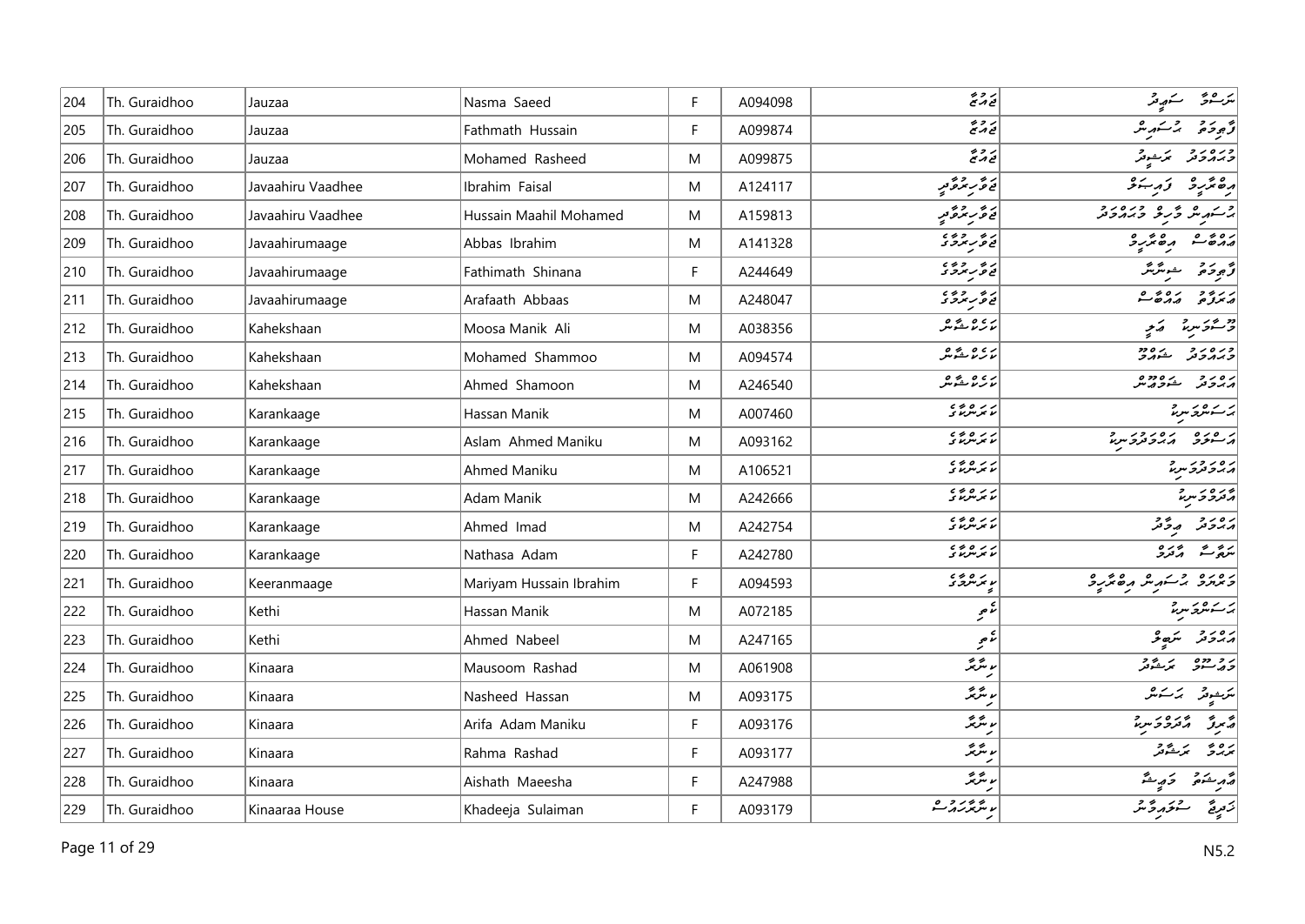| 230 | Th. Guraidhoo | Kuri         | Hawwa Easa Manik       | F         | A094617 | و<br>موسمبر         | بره بو<br>بربرغ<br>ە يەستىق ئىبرىد          |
|-----|---------------|--------------|------------------------|-----------|---------|---------------------|---------------------------------------------|
| 231 | Th. Guraidhoo | Kuri         | Aminath Ibrahim        | F         | A150164 | و<br>ما مو          | دە ئەرد<br>أرمز يتمده                       |
| 232 | Th. Guraidhoo | Kuri         | Ibrahim Ismail         | M         | A156857 | و<br>موس            | دە ئۈرۈ<br>بر شۇپەيۋ                        |
| 233 | Th. Guraidhoo | Kuri         | Aishath Ibrahim        | F         | A247533 | و<br>موس            | وأمرشوهم<br>ە ھەترىرى<br>برھەترىرى          |
| 234 | Th. Guraidhoo | Kuri         | Fathimath Areefa       | F         | A247534 | د<br>موسمبر         | ۇ بوز ە<br>ەئىمىرى                          |
| 235 | Th. Guraidhoo | Kuri         | Shab'aan Ibrahim       | M         | A248092 | تتمسح               | شەھەر ش<br>ەھترىرى                          |
| 236 | Th. Guraidhoo | Kuri         | Mohamed Shamooh        | ${\sf M}$ | A352933 | و<br>ما مو          | شەددە.<br>و ر ه ر د<br>د بر پر تر           |
| 237 | Th. Guraidhoo | Leykokaa     | Faiza Ibrahim Manik    | F         | A094553 | رے پر بر<br>مورد ر  | أؤربج ره مركز وسره                          |
| 238 | Th. Guraidhoo | Leykokaa     | Mohamed Sham           | M         | A159256 | در پر پر<br>مورد ر  | و ر ه ر د<br><i>و بر</i> پر تر<br>ستشرو     |
| 239 | Th. Guraidhoo | Leykokaa     | Ahmed Shah             | M         | A162826 | در پر پر<br>مورد ر  | رەر ئەر                                     |
| 240 | Th. Guraidhoo | Leykokaa     | Naseer Ibrahim         | M         | A246306 | در پر در<br>مورد ر  | يرسونز المقتربة                             |
| 241 | Th. Guraidhoo | Leykokaa     | Ahmed Adhil            | M         | A246311 | در پر در<br>مورد ر  | بر 2 پر 13<br>مربر <del>5</del> تر<br>ەگەرى |
| 242 | Th. Guraidhoo | Leykokaa     | Hussain Sanee          | M         | A246312 | ر پر در<br>مورد ر   | چرىسىم كەبىر                                |
| 243 | Th. Guraidhoo | Leykokaa     | Ibrahim Haleem         | M         | A246315 | ر پر در<br>مورد ر   |                                             |
| 244 | Th. Guraidhoo | Maaz         | Yoosuf Shareef         | M         | A066901 | رچ                  | در ده شمېرو<br>درسون شمېرو                  |
| 245 | Th. Guraidhoo | Maaz         | Aminath Manike         | F         | A242998 | رمج                 | أروبتموذبيرة                                |
| 246 | Th. Guraidhoo | Maaz         | Fathimath Iffa Shareef | F         | A243009 | رچ                  | وتجودة ممارق خبرو                           |
| 247 | Th. Guraidhoo | Magumatheege | Yoosuf Mohamed         | M         | A081621 | ر ور<br>5 د د حو د  | מ כם כנסנב<br>ת—נצ                          |
| 248 | Th. Guraidhoo | Magumatheege | Ismail Ahmed           | M         | A241521 | ر و ر<br>5 د تر مړن | وستورو ورود                                 |
| 249 | Th. Guraidhoo | Mahumaa      | Mufeeda Hassan         | F         | A093238 | وروء                | دْرِيْرٌ يَرْسَرْ                           |
| 250 | Th. Guraidhoo | Malaaz       | Abdul Raheem           | M         | A067924 | ترمج ہ              |                                             |
| 251 | Th. Guraidhoo | Malaaz       | Azif Abdul Raheem      | M         | A073994 | ر ژه<br>د ژنم       | پ <sup>ر</sup> ہو تو                        |
| 252 | Th. Guraidhoo | Malaaz       | Hawwa Manike           | F         | A091833 | ترمج ہ              | رە پەر پ                                    |
| 253 | Th. Guraidhoo | Malaaz       | Azifa Abdul Raheem     | F         | A091835 | ىر بۇ ە             | ره وه در ه<br>د پر پی<br>منبو پ             |
| 254 | Th. Guraidhoo | Malaaz       | Asif Abdul Raheem      | M         | A094571 | رژه<br>             | ره وه رخمه د<br>مان فرم نر پر د<br>وشبوقر   |
| 255 | Th. Guraidhoo | Malaaz       | Asifa Abdul Raheem     | F         | A094572 | ر ژه<br>د ژنم       | ومبوس وەمدىرە                               |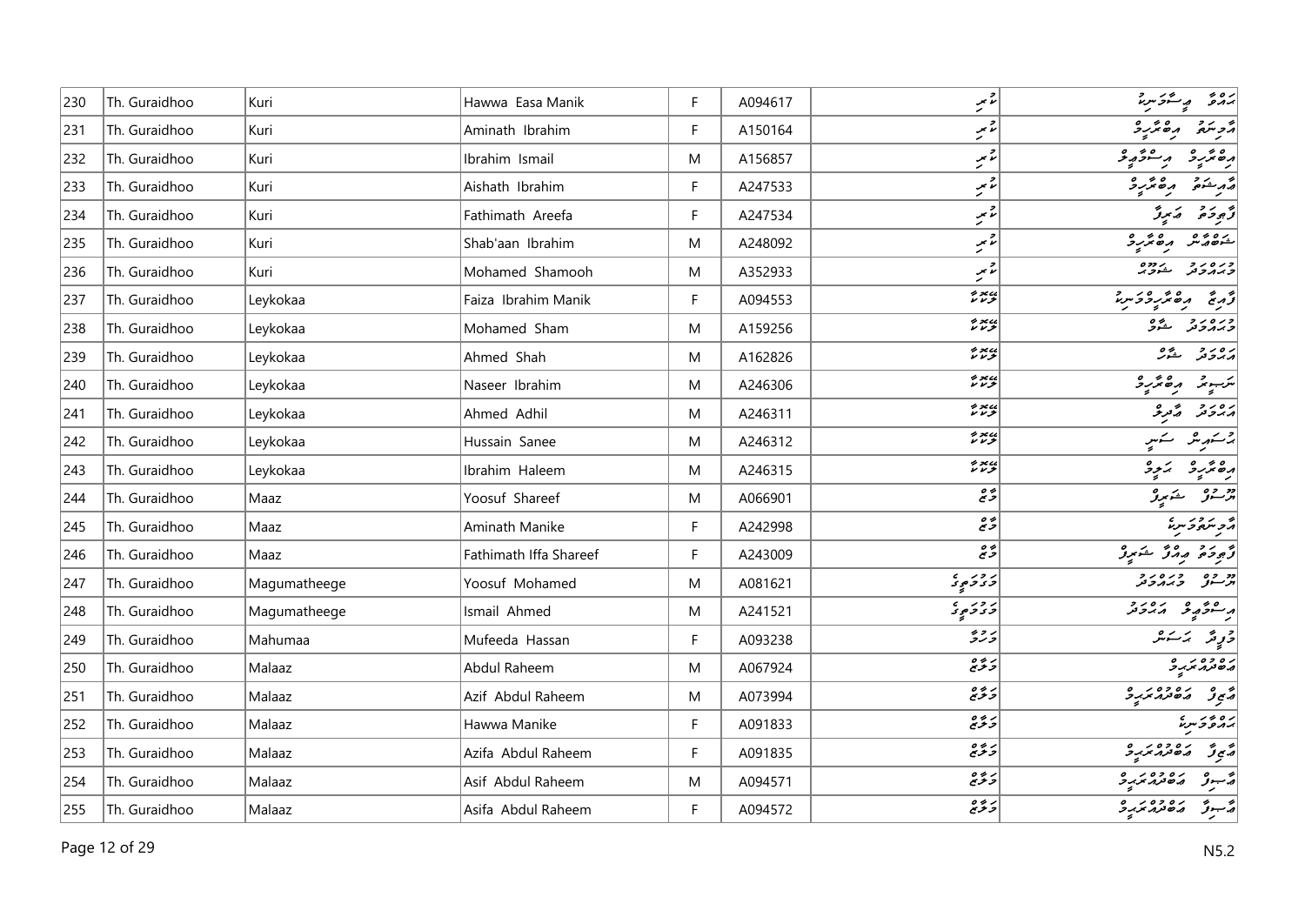| 256 | Th. Guraidhoo | Malas           | Mohamed Ali                 | M           | A094613 | ىز ئە                             | دره رو در                                                                                                                                                                                                                                                                                                                                                                                                                                                                                                                                          |
|-----|---------------|-----------------|-----------------------------|-------------|---------|-----------------------------------|----------------------------------------------------------------------------------------------------------------------------------------------------------------------------------------------------------------------------------------------------------------------------------------------------------------------------------------------------------------------------------------------------------------------------------------------------------------------------------------------------------------------------------------------------|
| 257 | Th. Guraidhoo | Malas           | Nadeema Ali                 | F           | A094614 | ى ئەر ھ                           | ير <sub>يجر</sub> ي <sub>م</sub> ركز                                                                                                                                                                                                                                                                                                                                                                                                                                                                                                               |
| 258 | Th. Guraidhoo | Malas           | Aishath Manike              | F           | A094615 | ىز ئە                             | و د مشور د سره<br>د مشور د سره                                                                                                                                                                                                                                                                                                                                                                                                                                                                                                                     |
| 259 | Th. Guraidhoo | Malas           | Ali Manik                   | M           | A094616 | ىر ئەر                            | ر<br>مرمز خریدره<br>مرمز                                                                                                                                                                                                                                                                                                                                                                                                                                                                                                                           |
| 260 | Th. Guraidhoo | Malas           | Sharfaaz Ali                | M           | A150577 | ىز ئە                             | $\begin{array}{cc} \hline \overline{\phantom{0}} & \phantom{\int_{\mathcal{L}}} & \phantom{\int_{\mathcal{L}}} & \phantom{\int_{\mathcal{L}}} & \phantom{\int_{\mathcal{L}}} & \phantom{\int_{\mathcal{L}}} & \phantom{\int_{\mathcal{L}}} & \phantom{\int_{\mathcal{L}}} & \phantom{\int_{\mathcal{L}}} & \phantom{\int_{\mathcal{L}}} & \phantom{\int_{\mathcal{L}}} & \phantom{\int_{\mathcal{L}}} & \phantom{\int_{\mathcal{L}}} & \phantom{\int_{\mathcal{L}}} & \phantom{\int_{\mathcal{L}}} & \phantom{\int_{\mathcal{L}}} & \phantom{\int$ |
| 261 | Th. Guraidhoo | Malas           | Ahmed Jihadh Ali            | M           | A247451 | ىر ئەر<br>مەنبەر                  | ره د د په د په کام                                                                                                                                                                                                                                                                                                                                                                                                                                                                                                                                 |
| 262 | Th. Guraidhoo | Malas           | Fathmath Shahuza            | F           | A248090 | ىز ئە                             | و و د درود                                                                                                                                                                                                                                                                                                                                                                                                                                                                                                                                         |
| 263 | Th. Guraidhoo | Manzil          | Mohamed Shaphy              | M           | A009498 | ۇ ئىرىپۇ                          | ورەر دۇر                                                                                                                                                                                                                                                                                                                                                                                                                                                                                                                                           |
| 264 | Th. Guraidhoo | Manzil          | HASSAN SHAMIN               | M           | A100999 | ئەنگە بو                          | برسكس الحقوش                                                                                                                                                                                                                                                                                                                                                                                                                                                                                                                                       |
| 265 | Th. Guraidhoo | Manzil          | Aminath Shafaq              | $\mathsf F$ | A243368 | ۇ ئىرىپو ئى                       | أأروسه والمنافي                                                                                                                                                                                                                                                                                                                                                                                                                                                                                                                                    |
| 266 | Th. Guraidhoo | Mercury         | Aminath Naeema              | F           | A094576 | لځنمې                             | أأدبتم تتميز                                                                                                                                                                                                                                                                                                                                                                                                                                                                                                                                       |
| 267 | Th. Guraidhoo | Mercury         | Shareefa Dhon Manik         | F           | A094578 | د مړينې<br>په پ                   | شەبرۇ ترىردىرىز                                                                                                                                                                                                                                                                                                                                                                                                                                                                                                                                    |
| 268 | Th. Guraidhoo | Mercury         | Thuththu Aboobakuru         | M           | A094579 | د مړينې<br>په خپ                  | 777777707                                                                                                                                                                                                                                                                                                                                                                                                                                                                                                                                          |
| 269 | Th. Guraidhoo | Mercury         | Ibrahim Shahid              | ${\sf M}$   | A246560 | د مړينې<br>په خپ                  | ەھترىر ھەرىر<br>رەھترىر ھ                                                                                                                                                                                                                                                                                                                                                                                                                                                                                                                          |
| 270 | Th. Guraidhoo | Mercury         | Aminath Shamha              | F           | A248079 | د مړينې<br>په خپ                  | $\frac{1}{282}$                                                                                                                                                                                                                                                                                                                                                                                                                                                                                                                                    |
| 271 | Th. Guraidhoo | Mercury         | Ahmed Rayyaan               | M           | A406032 | اقْتَمَعِيهِ                      | גם גם גם מם.<br>הגבת הההתית                                                                                                                                                                                                                                                                                                                                                                                                                                                                                                                        |
| 272 | Th. Guraidhoo | Mihuree         | Zuhdha Ahmed Maniku         | F           | A093194 | حرشمير                            | ככל המכנקבית ל                                                                                                                                                                                                                                                                                                                                                                                                                                                                                                                                     |
| 273 | Th. Guraidhoo | Mihuree         | Husna Ahmed Maniku          | F           | A093195 | ح <sup>ر ح</sup> مير<br>مر        | כ פו <i>ש גם גבע</i> לייני                                                                                                                                                                                                                                                                                                                                                                                                                                                                                                                         |
| 274 | Th. Guraidhoo | Mihuree         | Aminath Easa Maniku         | F.          | A093196 | ىر شەير<br>مەسم                   | أقرجتم ويستكرمن                                                                                                                                                                                                                                                                                                                                                                                                                                                                                                                                    |
| 275 | Th. Guraidhoo | Mihuree         | <b>Ahmed Manik</b>          | M           | A243263 | حرشمير                            | ر ەر در<br>مەر دىرى س                                                                                                                                                                                                                                                                                                                                                                                                                                                                                                                              |
| 276 | Th. Guraidhoo | Mihuree         | Fathimath Yusra Ahmed Manik | F.          | A243280 | حرشمير                            | ם גב כ ס כ גם בכתבת.<br>צ'וקבים וקריינג' ג'ובבית מ                                                                                                                                                                                                                                                                                                                                                                                                                                                                                                 |
| 277 | Th. Guraidhoo | Mihuree         | Zuha Ahmed Manik            | $\mathsf F$ | A243282 | حرجمي                             | ב הפניקית                                                                                                                                                                                                                                                                                                                                                                                                                                                                                                                                          |
| 278 | Th. Guraidhoo | Minivan Asseyri | Athifa Adam Manik           | F           | A154361 | ح سره مره منه<br>مرسم سرد د کشمیر | پر ده ر<br>د ترو تر سربر<br>وتبوقر                                                                                                                                                                                                                                                                                                                                                                                                                                                                                                                 |
| 279 | Th. Guraidhoo | Minnaiy         | Ibrahim Shahid              | M           | A094554 | وبثريثهم                          | رەبرىرى ھەرىر<br>رەبرىرى ھەرىر                                                                                                                                                                                                                                                                                                                                                                                                                                                                                                                     |
| 280 | Th. Guraidhoo | Minnaiy         | Ali Shahid                  | M           | A094555 | وبثربتهم                          | أرشح المتقربة                                                                                                                                                                                                                                                                                                                                                                                                                                                                                                                                      |
| 281 | Th. Guraidhoo | Minnaiy         | Gamariyya Abdulla           | F           | A094556 | ادِ عربيدهِ                       | يُدَّمِهُ مَصْرَاللَّهُ                                                                                                                                                                                                                                                                                                                                                                                                                                                                                                                            |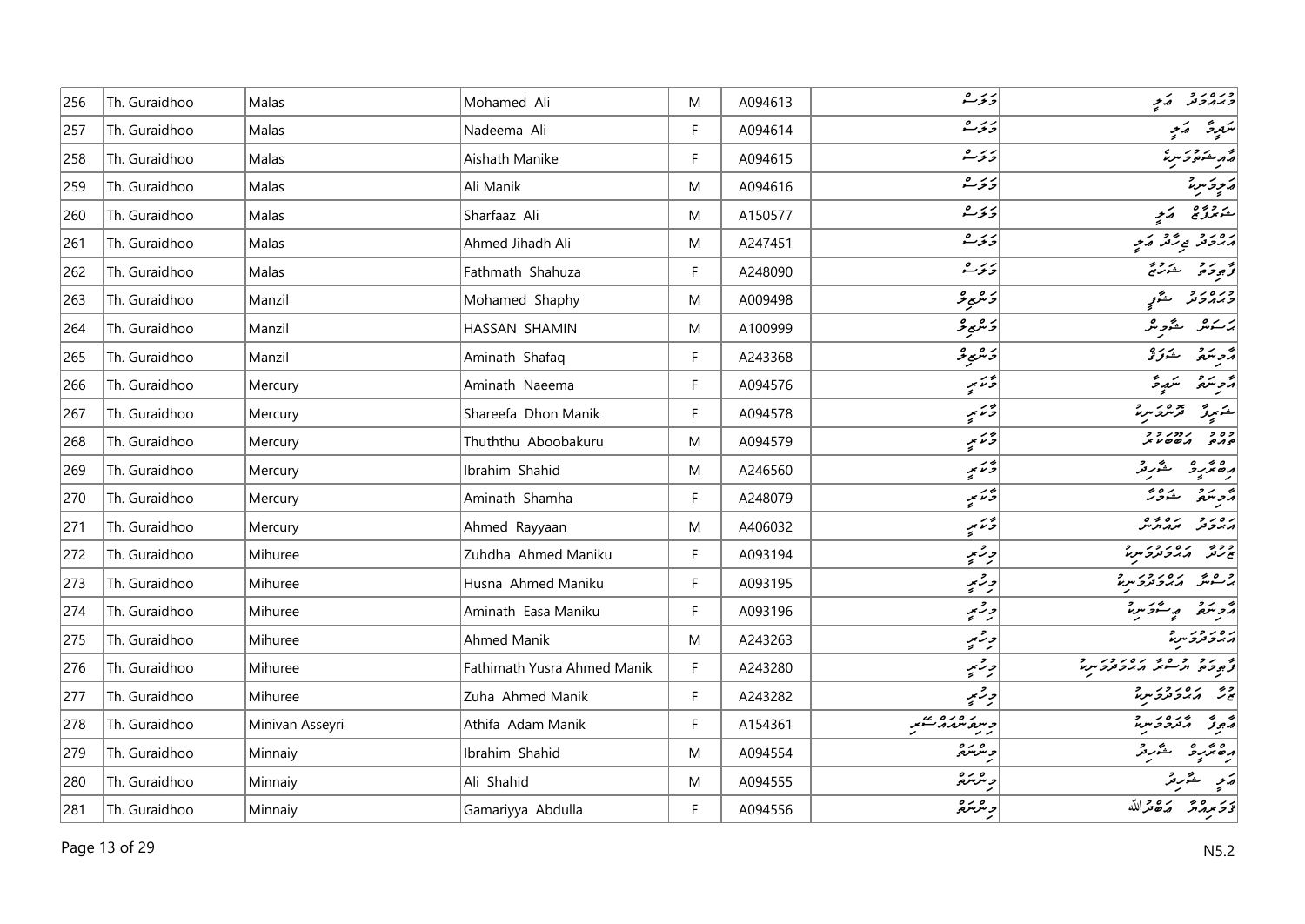| 282 | Th. Guraidhoo | Minnaiy         | Fathimath Fathoana      | F         | A094557 | وبثربتهم                                 | قهوخوا وتجام                           |
|-----|---------------|-----------------|-------------------------|-----------|---------|------------------------------------------|----------------------------------------|
| 283 | Th. Guraidhoo | Minnaiy         | Nooman Hassan           | ${\sf M}$ | A094559 | وبثريتهم                                 | مەدەم ئەسكىر                           |
| 284 | Th. Guraidhoo | Misraabu        | Sinaaz Rasheed          | ${\sf M}$ | A094605 | و شوپړه                                  | سيندهي ترشيتر                          |
| 285 | Th. Guraidhoo | Misraabu        | Sodhuma Rasheed         | F         | A094607 | وسكونته                                  | ر دونو گردارد<br>سوفری گرداری          |
| 286 | Th. Guraidhoo | Misraabu        | Ahmed Suhan Rasheed     | M         | A248088 | اديده                                    | رەر د دورە بەيدە<br>مەدوىر سەرىر بەيدى |
| 287 | Th. Guraidhoo | Mulberry        | Ibrahim Rasheed Abdulla | M         | A080373 | دَءُهَ پِ                                | مەھەر ئەن ئەسىمە ئەھەراللە             |
| 288 | Th. Guraidhoo | Mulberry        | Areesh Ibrahim          | ${\sf M}$ | A150025 | أذقوهم                                   | أرسي مقترح                             |
| 289 | Th. Guraidhoo | Muringu         | Riufa Dhon Manik        | F         | A093166 | ومرسر                                    | أبروز ترعدته                           |
| 290 | Th. Guraidhoo | Muringu         | Dhon Maniku             | ${\sf M}$ | A093167 | ومرسر                                    | بر مریر سرچ<br>فرمریز سربر             |
| 291 | Th. Guraidhoo | Muringu         | Shareefa Abdulla        | F         | A242898 | 3 مرسر                                   | ەھىراللە<br>ىشەمىرى <i>ق</i>           |
| 292 | Th. Guraidhoo | Mushthareege    | Dhon Manik              | M         | A074109 | ژیشه تهری<br>  ژیشه تهری                 | پر 2 پر 7<br>تر سرچ سربر               |
| 293 | Th. Guraidhoo | Mushthareege    | Azeeza Ibrahim          | F         | A093163 | د مشر تمرید می<br>مرگ                    |                                        |
| 294 | Th. Guraidhoo | Mushthareege    | Fazeela Dhon Manik      | F         | A093164 | د هېم مړي<br>د شوم مړي                   | ۇ ئەيدۇ<br>بو ه پر ر <sup>و</sup>      |
| 295 | Th. Guraidhoo | Mushthareege    | Azeema Dhon Manik       | F         | A096051 | و شوېر په<br>د شوې پرې                   | ב' ביצי ביותר ביותר                    |
| 296 | Th. Guraidhoo | Mushthareege    | Mohamed Nasir           | M         | A242870 | د هېم مړي<br>د شوم مړي                   | ورەرو شبەتر                            |
| 297 | Th. Guraidhoo | Narugis Villa   | Khadheeja Rasheed       | F         | A241772 | ىئرىزىر سىفرىتى                          | ىر ئىسىيەتىر<br>ئە<br>ترموقج<br>س      |
| 298 | Th. Guraidhoo | Narugis Villa   | Ibrahim Rasheed         | ${\sf M}$ | A241773 | ىئر <i>پرېمو سى</i> مو ئ <sup>ۇ</sup>    | ارەتمەر<br>ىر ئىشوقىر<br>ئى            |
| 299 | Th. Guraidhoo | Narugis Villa   | Hussain Rasheed         | M         | A241774 | ىئرىزىر سىفرىتى                          | 2 سەرپىر - ئەش <sub>ى</sub> قە         |
| 300 | Th. Guraidhoo | Narugis Villa   | Hassan Rasheed          | M         | A241775 | ىئر <i>پرېمو سىمو</i> ئۇ                 | ىرىكىش ئىرشوقر                         |
| 301 | Th. Guraidhoo | Narugis Villa   | Ahmed Rasheed           | M         | A241776 | ىئرىزى <sub>ر</sub> سى <sub>مو</sub> ىتى | پرورو کردونر                           |
| 302 | Th. Guraidhoo | Narugis Villa   | Ahmed Rasheed           | ${\sf M}$ | A247933 | ىئر <i>پرېمو سىمو</i> ئۇ                 | أرور والمتحصر                          |
| 303 | Th. Guraidhoo | Naseemeegulshan | Sheereen Ahmed          | F         | A247464 | اير بەر دەپ قاتىل<br>سىر ئەرگۈشكەنلەر    | شوبرش كەرەر<br>ئەسلىرىش كەبروتر        |
| 304 | Th. Guraidhoo | Nayaa           | Adam Ibrahim            | ${\sf M}$ | A026006 | سرپڑ                                     | أرمزد رەممىرو                          |
| 305 | Th. Guraidhoo | Nayaa           | Yashfa Adam             | F         | A125265 | سرپڑ                                     | پەر ە<br>مەنزۈ<br>ېزىشوتر              |
| 306 | Th. Guraidhoo | Nayaa           | Irasha Adam Manik       | F         | A246543 | سرپڑ                                     | بربرششه<br>و ده د سره                  |
| 307 | Th. Guraidhoo | Nayaa           | Fathmath Naufa          | F         | A246545 | سربر                                     | أثرو حروم                              |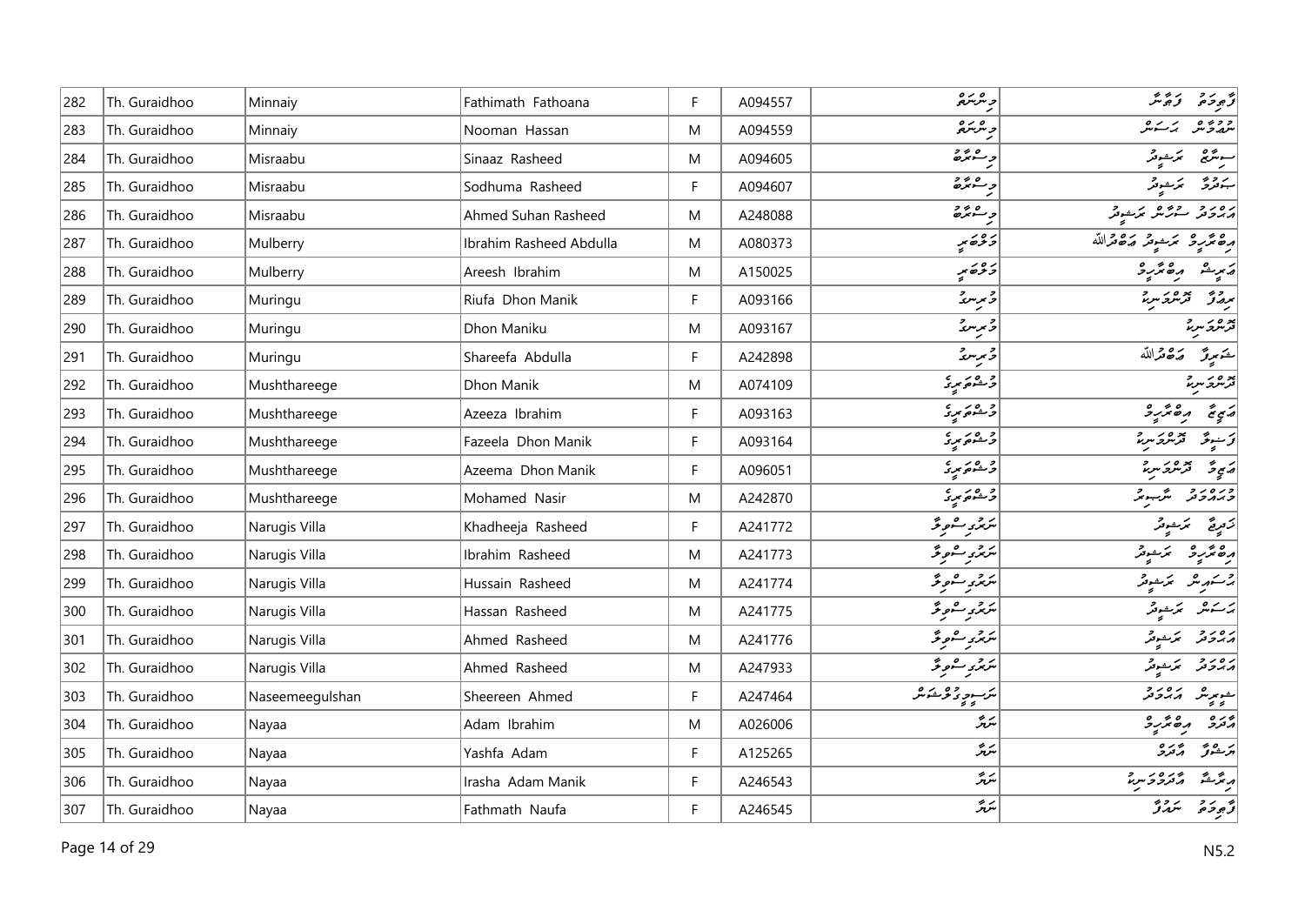| 308 | Th. Guraidhoo | Nayaa   | Aminath Nausha Adam    | F         | A246546 | سربر         | أأدمر والمروث أوره                                                   |
|-----|---------------|---------|------------------------|-----------|---------|--------------|----------------------------------------------------------------------|
| 309 | Th. Guraidhoo | New Sun | Hassan Manik           | M         | A064924 | ابىر ئەسە    | ئەسەھرى بىرى <i>ق</i>                                                |
| 310 | Th. Guraidhoo | New Sun | Faris Hassan           | ${\sf M}$ | A066934 | سرچرىسكىر    | ۇيرق ئەسكىر                                                          |
| 311 | Th. Guraidhoo | New Sun | Ramiza Ali Didi        | F         | A085186 | لىدىم ئەنگەر | <i>نگردی مکون</i> دید<br><i>نگردی مکوندی</i><br>ر <i>گ</i> رده برسکر |
| 312 | Th. Guraidhoo | New Sun | Hanim Hassan           | ${\sf M}$ | A093218 | اسر جمشه     |                                                                      |
| 313 | Th. Guraidhoo | New Sun | Azra Hassan            | F         | A093219 | سرچرے شر     | ىرەپچە ئەسكەنلە                                                      |
| 314 | Th. Guraidhoo | New Sun | Ramzee Hassan          | M         | A243547 | سرچر کے مگر  | پروې پر ټر شر                                                        |
| 315 | Th. Guraidhoo | New Sun | Mariyam Noora Ramzee   | F         | A437152 | سرچريشر      | د ه ده د ده پره پر                                                   |
| 316 | Th. Guraidhoo | Nirolhu | Umar Moosa             | M         | A078847 | سربرد        | ور و در                                                              |
| 317 | Th. Guraidhoo | Nirolhu | Rasheeda Abdul Ghany   | F         | A093197 | سربرر        | پر شونڈ   رہ دور ہر                                                  |
| 318 | Th. Guraidhoo | Nirolhu | Rausha Umar            | F         | A093198 | سرچري        | برويد ورو                                                            |
| 319 | Th. Guraidhoo | Nirolhu | Riyasa Umar            | F         | A093199 | سرپرېژ       | بروگ اړو پر                                                          |
| 320 | Th. Guraidhoo | Nirolhu | Aishath Rauha          | F         | A248001 | سرپرتز       | وأرشكتم بروم                                                         |
| 321 | Th. Guraidhoo | Niru    | Mohamed Shareef Ismail | ${\sf M}$ | A012200 | سریز         | ورەرو خىيرۇ مەشگەپ                                                   |
| 322 | Th. Guraidhoo | Niru    | Hussain Shareef        | M         | A246362 | سریر         |                                                                      |
| 323 | Th. Guraidhoo | Niru    | Athifa Ismail          | F         | A246364 | سرچر         |                                                                      |
| 324 | Th. Guraidhoo | Niru    | Asiya Shareef          | F         | A246365 | سرچر         |                                                                      |
| 325 | Th. Guraidhoo | Nishaan | Moosa Afeef Hussain    | M         | A058260 | سرىشەشر      | وحش ړېږو برخته شر                                                    |
| 326 | Th. Guraidhoo | Nishaan | Ibrahim Afeef          | ${\sf M}$ | A066102 | اسريشمر      | הפתיכ ה <i>נ</i> ול                                                  |
| 327 | Th. Guraidhoo | Nishaan | Amir Afeef             | M         | A066976 | سرىشەشر      | ړې پېړۍ                                                              |
| 328 | Th. Guraidhoo | Nishaan | Niyaz Afeef            | M         | A071076 | سرىشەر       | سرمدة أمرود                                                          |
| 329 | Th. Guraidhoo | Nishaan | Athifa Afeef           | F         | A093200 | سرڪرشر       | په پورځ<br>د بر<br>ەردۇ                                              |
| 330 | Th. Guraidhoo | Nishaan | Amiraa Afeef           | F         | A093201 | اسبشمش       | وزبر<br>ەردى                                                         |
| 331 | Th. Guraidhoo | Nishaan | Athif Afeef            | M         | A093203 | سرىشەشر      | ة جوتر<br>ەزىۋ                                                       |
| 332 | Th. Guraidhoo | Nishaan | Asif Afeef             | M         | A093204 | اسبيقيقر     | ومجسوره<br>ەردۇ                                                      |
| 333 | Th. Guraidhoo | Nishaan | Khadeeja Abdulla       | F         | A093205 | اسريشير      | ترميعً صَرَّةً للَّهُ                                                |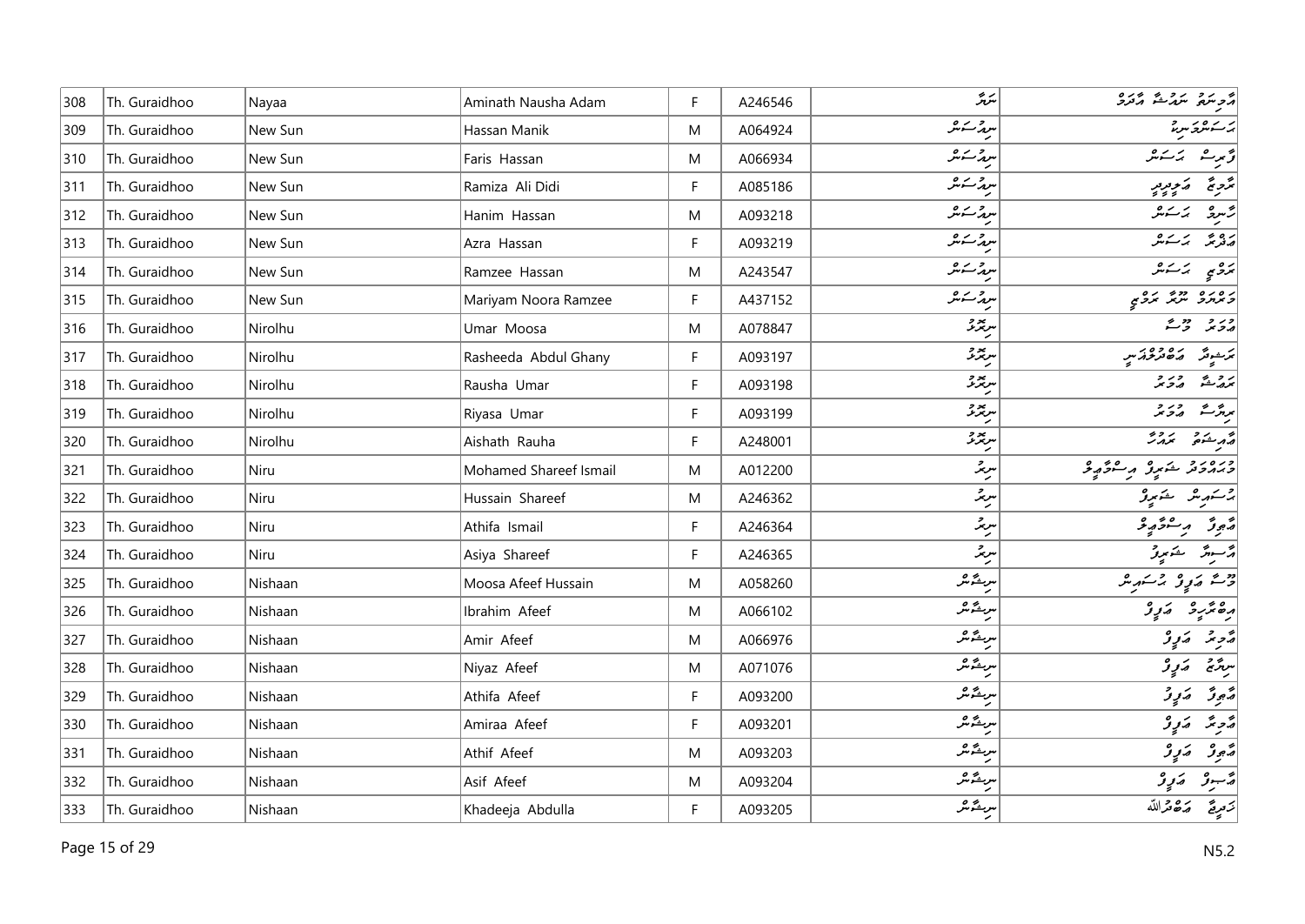| 334 | Th. Guraidhoo | Nishaan    | Asifa Afeef              | F         | A243329 | ﯩﺮﯨﺸﯘﯨﯘ                                      |                                                        |
|-----|---------------|------------|--------------------------|-----------|---------|----------------------------------------------|--------------------------------------------------------|
| 335 | Th. Guraidhoo | Nishaan    | Aishath Afaaf Amir       | F         | A248004 | سرىشەشر                                      | ه سرو آمروه<br>اما سرو آمروه<br>اما سرو آمروه آمری     |
| 336 | Th. Guraidhoo | Niyami     | Ahmed Rashad Hassan      | M         | A094627 | سرپر تر                                      | رەر دىر ئەرەپ كەسكەر                                   |
| 337 | Th. Guraidhoo | Niyami     | Mohamed Thohir           | M         | A247581 | سرپر تر                                      | وره د و ور                                             |
| 338 | Th. Guraidhoo | Niyami     | Fathimath Thohira Rashad | F         | A247584 | سرمر<br>سر                                   | و و د و او بر او او او د                               |
| 339 | Th. Guraidhoo | Niyami     | Aishath Thoaira Rashaad  | F         | A247587 | سريزير                                       | و<br>مەر شىم ئەمەمگە مەشىر                             |
| 340 | Th. Guraidhoo | Niyami     | Aminath Thoaia Rashaad   | F         | A248095 | سرپر تر                                      | הקייטה האוד הייינה                                     |
| 341 | Th. Guraidhoo | Noofaru    | Mohamed Naseem           | M         | A079134 | ددر و<br>سرو سر                              | ورەرو شرىدۇ                                            |
| 342 | Th. Guraidhoo | Noofaru    | Raheema Idrees           | F         | A094610 | دور و<br>سرنۍ سر                             | ىرىدۇ برىزىرگ                                          |
| 343 | Th. Guraidhoo | Noovilaage | Hassan Mufeed            | ${\sf M}$ | A048514 | دو پر پر<br>سر <sub>گو</sub> بر <sub>ک</sub> | ىرىكىش ئۇرىتى                                          |
| 344 | Th. Guraidhoo | Oivaali    | Ali Manik                | M         | A066940 | بر<br>مرمر څرم                               | ە بېرىز سرىد                                           |
| 345 | Th. Guraidhoo | Oivaali    | Waheeda Ibrahim          | F         | A094584 | بىز مەھ<br>مەمرىقىس                          | وَبِيعٌ مِعْمَىٰدٍ                                     |
| 346 | Th. Guraidhoo | Oivaali    | Mohamed Shifal           | M         | A149641 | لمزمرة مر                                    | و ره ر و<br>و ژورونر<br>ے وگر تر                       |
| 347 | Th. Guraidhoo | Oivaali    | Hamdhaan Ali             | M         | A246582 | لتمهر محمر                                   | رە دەر<br>بروترىتر <sub>م</sub> ىر                     |
| 348 | Th. Guraidhoo | Olhuveli   | Aarifa Mohamed Hussain   | F         | A094551 | بروء<br>مرتزعرمر                             | פיני כמתכני הייתית                                     |
| 349 | Th. Guraidhoo | Olhuveli   | Ali Maniku               | ${\sf M}$ | A094552 | بروي<br>در نوگو                              | وكموجسر                                                |
| 350 | Th. Guraidhoo | Olhuveli   | Azleem Ali Manik         | M         | A162825 | لددء                                         |                                                        |
| 351 | Th. Guraidhoo | Olhuveli   | Mohamed Areef            | M         | A246298 | لروء                                         | כנסנכ ה'תור                                            |
| 352 | Th. Guraidhoo | Olhuveli   | Azleema Ali Manik        | F         | A246300 | لروء                                         | ړ ج موځ<br>ە ئەبەيەترىتر                               |
| 353 | Th. Guraidhoo | Onuthoori  | Shehenaaz Saleem         | F         | A094560 | بر و دو.<br>در سره مر                        | ے <sub>ک</sub> ے بھی<br>سەموۋ                          |
| 354 | Th. Guraidhoo | Onuthoori  | Aishath Usman            | F         | A094562 | پر و دو<br>  پر سرچو سر                      | و و پر مر<br>پر <sub>فر</sub> څر سر<br>پە<br>تەربىسىسى |
| 355 | Th. Guraidhoo | Onuthoori  | Ibrahim Saleem Thuththu  | M         | A106440 | أبر دود                                      | مەھەر بەر سىر بول دە د                                 |
| 356 | Th. Guraidhoo | Onuthoori  | Rashid Ibrahim           | ${\sf M}$ | A138021 | بر و دو<br>در سره مر                         | بمرشوش وكالمربو                                        |
| 357 | Th. Guraidhoo | Onuthoori  | Mohamed Mauroof          | M         | A246347 | به ودو<br>در سرچ س                           | ر و دوه<br>تر پر تر<br>و ر ه ر د<br>د بر پر تر         |
| 358 | Th. Guraidhoo | Onuthoori  | Aminath Shahaana         | F         | A246355 | پر دود<br> پر سرچ س                          | شەرىسىگە<br>ر<br>مرگ سرچ                               |
| 359 | Th. Guraidhoo | Park Place | Mohamed Hassan           | M         | A094594 | پ <sup>ر ہ</sup> دی ہے<br>بر بر بر حر        | ورەرو پەسكىر                                           |
|     |               |            |                          |           |         |                                              |                                                        |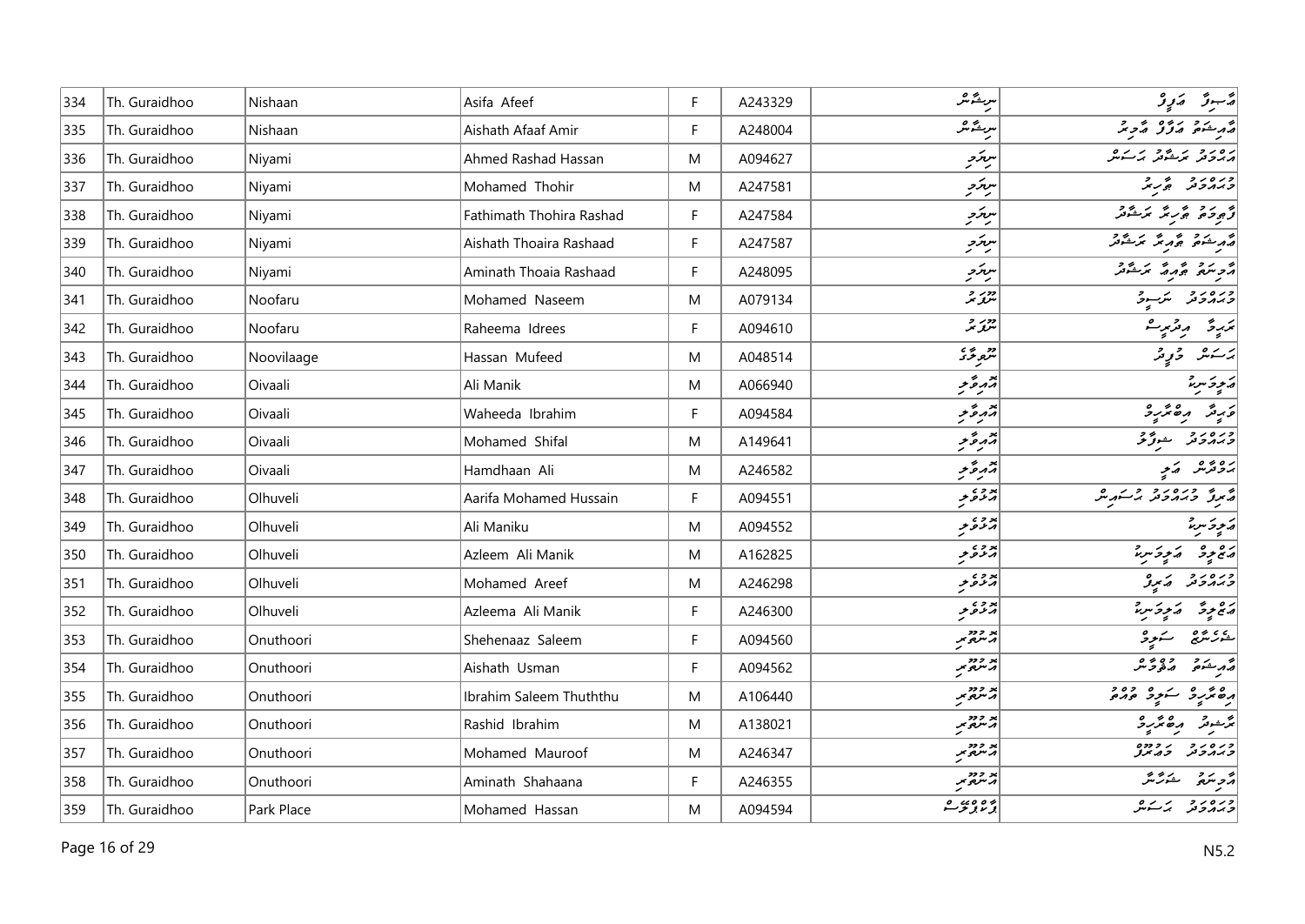| 360 | Th. Guraidhoo | Park Place        | Ahmed Zooshan          | M         | A120868 | ژه وء ع                              | رەرد «ئەر                                         |
|-----|---------------|-------------------|------------------------|-----------|---------|--------------------------------------|---------------------------------------------------|
| 361 | Th. Guraidhoo | Park Place        | Fathimath Guraisha     | F         | A246906 | پ <sup>ر ە</sup> دېمۇ ھ              | أَوْجِعَ حَمْدِ فَيَسْتَدِ                        |
| 362 | Th. Guraidhoo | Pink Dream        | Aminath Abdulla        | F         | A091718 | بر عره ؟ بر د                        | أمحر سترة المتحدة الله                            |
| 363 | Th. Guraidhoo | Pink Dream        | Shuhudha Abdul Latheef | F         | A091719 | و هوه و پره                          | ووو رەدەر ە<br>شەرىر مەھەرمۇم <sub>ۇ</sub> ر      |
| 364 | Th. Guraidhoo | Pink Dream        | Ahmed Abdul Latheef    | M         | A093031 | ب <sub>و</sub> مرړ ۽ <sub>مر</sub> و | ر 2,000 - 2000 و 2<br>גגבע השינג <del>ע</del> ת 2 |
| 365 | Th. Guraidhoo | Pink Dream        | Hussain Abdul Latheef  | M         | A240040 | بو مرړ ۽ مرد<br>پر مريد ۽ مرد        | بر شر می بره ده در و                              |
| 366 | Th. Guraidhoo | <b>Pink Dream</b> | Abdul Latheef Ibrahim  | ${\sf M}$ | A243138 | ار مره و موځ<br>کرسره و موځ          | גם כם גם מיסת ב                                   |
| 367 | Th. Guraidhoo | Rahadhoo          | Ahmed Rafeeu Ibrahim   | M         | A060272 | بر ر دو<br>بور تعر                   | גיבת תנג תפתיב                                    |
| 368 | Th. Guraidhoo | Randhoadhi        | Mariyam Sofoora        | F         | A067921 | برەم                                 | נפנס הדמי.<br>בינוקים היניות                      |
| 369 | Th. Guraidhoo | Randhoadhi        | Aminath Shareefa       | F         | A122815 | برەم                                 | أأترجم التوريح                                    |
| 370 | Th. Guraidhoo | Ranfaru           | Mohamed Muaad          | M         | A070309 | ىر مەر جە                            | כנסנכ כבב<br><i>כג</i> ובב בובק                   |
| 371 | Th. Guraidhoo | Ranfaru           | Sanfa Manike           | F         | A102003 | ىر مەرىجە<br>مەسم <i>ى</i> رىم       | سە ئىرگە ئەسرىئە                                  |
| 372 | Th. Guraidhoo | Ranfaru           | Salma Ibrahim          | F         | A128158 | ىر مەرىجە<br>مەسم <i>ى</i> رىم       | سود رەپرىر                                        |
| 373 | Th. Guraidhoo | Ranfaru           | Mahira Ibrahim         | F         | A246787 | ىر يىر چە                            | وحريحه وه محرجه                                   |
| 374 | Th. Guraidhoo | Ranfas            | Ahmed Shiham           | M         | A011925 | ىر ھ <sub>ى</sub> ز م                | رەرد خەر <i>گ</i>                                 |
| 375 | Th. Guraidhoo | Rihiveli          | Jamal Abdulla          | M         | A246814 | ىررۇپو<br>مەر                        | ترىج مەھىراللە                                    |
| 376 | Th. Guraidhoo | Rihiveli          | Ahmed Shamin           | M         | A246819 | ىررى بو<br>ئرىر قر                   | أرور والمحموش                                     |
| 377 | Th. Guraidhoo | Rihiveli          | Saeeda Dhon Manik      | F         | A246823 | بررء و<br><u>مر</u> ر قر             | سَمرٍ مِنَّ مَنْ مَرْ مِنْ مِنْ                   |
| 378 | Th. Guraidhoo | Rihiveli          | Junaidha Jamaal        | F         | A246829 | بررء<br>مرگو                         | ة ير ي <sup>ر 1</sup> 2 كانتونغو                  |
| 379 | Th. Guraidhoo | Rindhalige        | Mohamed Shifan         | M         | A024278 | برسوتر وكا                           | ورەرو جوگىر                                       |
| 380 | Th. Guraidhoo | Rindhalige        | Nasheeda Ismail        | F         | A093107 | برسوكروكا                            | ىكرىنېدىگە مرىشىمۇچوق                             |
| 381 | Th. Guraidhoo | Rindhalige        | Aishath Manike         | F         | A093108 | برسوتر وكا                           | ا محمد مشخص شرعا<br>المحمد مشخص شرعا              |
| 382 | Th. Guraidhoo | Rindhalige        | Fiuna Ismail           | F         | A093109 | برسرتر وع                            | أرجش وبالحفيظ                                     |
| 383 | Th. Guraidhoo | Rindhalige        | Rasheeda Ismail        | F         | A241867 | ابرسوترو <sup>ي</sup><br>په          | بمشيقر وعقوبة                                     |
| 384 | Th. Guraidhoo | Riveli            | Abdul Jaleel Abdulla   | M         | A157910 | برءمر                                | برە دەپر ئەر ئەھمىراللە                           |
| 385 | Th. Guraidhoo | Riveli            | Zameema Ahmed          | F         | A247212 | ىرەً م                               | مَاحٍ حَمَّ الْمَاسِرَةِ مِنْ                     |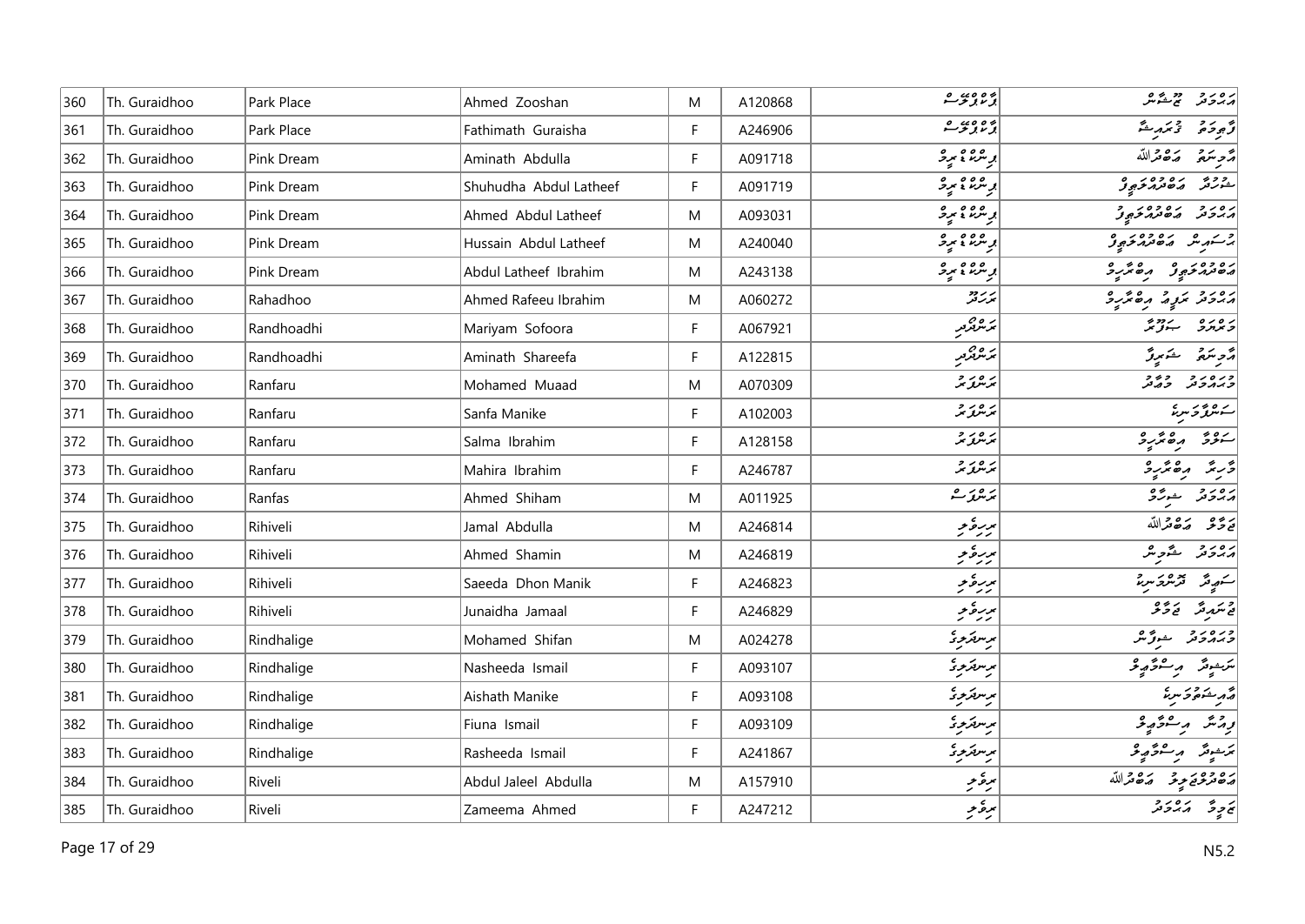| 386 | Th. Guraidhoo | Riveli         | Aishath Abdul Jaleel                | F         | A247223 | برءً و                              | و د شوه ده ده د د و                           |
|-----|---------------|----------------|-------------------------------------|-----------|---------|-------------------------------------|-----------------------------------------------|
| 387 | Th. Guraidhoo | Riveli         | Aminath Urufa Abdul Jaleel          | F         | A247226 | برة و                               | أد برد و دو ره دوه د د                        |
| 388 | Th. Guraidhoo | Roalhi         | Ilyas Abdulla                       | M         | A011899 | اچې<br>سر                           | مرعرمز مكافرالله                              |
| 389 | Th. Guraidhoo | Roalhi         | Abdulla Nafiz Ilyas                 | M         | A068602 | لهجمعر                              | أرە قراللە متروخ مەمەر م                      |
| 390 | Th. Guraidhoo | Roalhi         | Rizna Ilyas                         | F         | A093210 | لعجمز                               | برج بٹر بر قرمز ہے                            |
| 391 | Th. Guraidhoo | Roalhi         | Zidhuna Ilyas                       | F         | A093211 | لعكم                                | يږورنگر پروژگر                                |
| 392 | Th. Guraidhoo | Roalhi         | Hawwa Manike                        | F         | A093212 | اچې<br>س                            | رە بەر بەر<br>بەھ بى سرىئا                    |
| 393 | Th. Guraidhoo | Roalhi         | Azuna Iliyas                        | F         | A093213 | لهجمعر                              | أتميح شر مرمرشة                               |
| 394 | Th. Guraidhoo | Roalhi         | Shifna Ilyas                        | F         | A093214 | لعكم                                | هوره متر مرکز پر                              |
| 395 | Th. Guraidhoo | Roalhi         | Ali Nazif Ilyas                     | M         | A093215 | لعكم                                | أرَمِ مُتَمَوِرْ أَرْحَمَّتْ الْمُسْتَفَ      |
| 396 | Th. Guraidhoo | Roalhi         | Fathimath Shaima Mohamed<br>Shammoo | F         | A158796 | حيمز                                | و د د شهر وره د د ده.<br>ژوپوه شهر وبرمان شهر |
| 397 | Th. Guraidhoo | Roalhi         | Shizna Ilyas                        | F         | A243528 | ە<br>ئىمىس                          | ھوچ مگر پر قرمر ہے۔                           |
| 398 | Th. Guraidhoo | Roalhi         | Ishna Ilyaas                        | F         | A248013 | لقمز                                | م شریگر مرکز گرے                              |
| 399 | Th. Guraidhoo | Roashaneege    | Ibrahim Shareef                     | M         | A066902 | ە ئەيدىكى<br>مەسىمە                 | ەھترىرى شە <i>يرى</i>                         |
| 400 | Th. Guraidhoo | Roashaneege    | Aishath Manike                      | F         | A093180 | ترڪسري<br>ترڪسپريز                  | و مرکز در دیگر<br>در شوه د سره                |
| 401 | Th. Guraidhoo | Roashaneege    | Fathimath Naveela                   | F         | A243059 | ترىشە يېرىكە                        | تزودة سكوتة                                   |
| 402 | Th. Guraidhoo | Rose Villa     | Hussain Rasheed                     | M         | A104978 | ترجم عرقحه                          | رحم المراكز المركبور                          |
| 403 | Th. Guraidhoo | Rose Villa     | Ibrahim Abdulla                     | M         | A243656 | ترج حرقحه                           | مەھەمگە ئەھەمراللە                            |
| 404 | Th. Guraidhoo | Rose Villa     | Ahmed Asjad                         | M         | A243671 | ج چ <sub>حر</sub> مَّةَ             | ره رو بر صدو<br>پرېرونس پر سونے تر            |
| 405 | Th. Guraidhoo | Saaskaf        | Aminath Manike                      | F         | A093126 | شەمبەر                              | أأرمز سكوح سربنا                              |
| 406 | Th. Guraidhoo | Saaskaf        | Thuhufa Ahmed                       | F         | A093128 | شەمەر بو                            | ووه ده دور                                    |
| 407 | Th. Guraidhoo | Saaskaf        | Ahmed Maniku                        | M         | A093130 | سە يەر بۇ                           | ر ەر در ر                                     |
| 408 | Th. Guraidhoo | Saaskaf        | Fathmath Zeena                      | F         | A241989 | شەمبەر                              | قەدرە بېش                                     |
| 409 | Th. Guraidhoo | Sakeena Manzil | Ali Azeem                           | M         | A142980 | سەر ئىرى ئىرى ئى                    | أتكتم أتكفي                                   |
| 410 | Th. Guraidhoo | Sakeena Manzil | Abdulla Nizar                       | ${\sf M}$ | A155440 | ىسە بەش <i>ۇ</i> ش <sub>ىب</sub> بۇ | رَة قرالله سريح تر                            |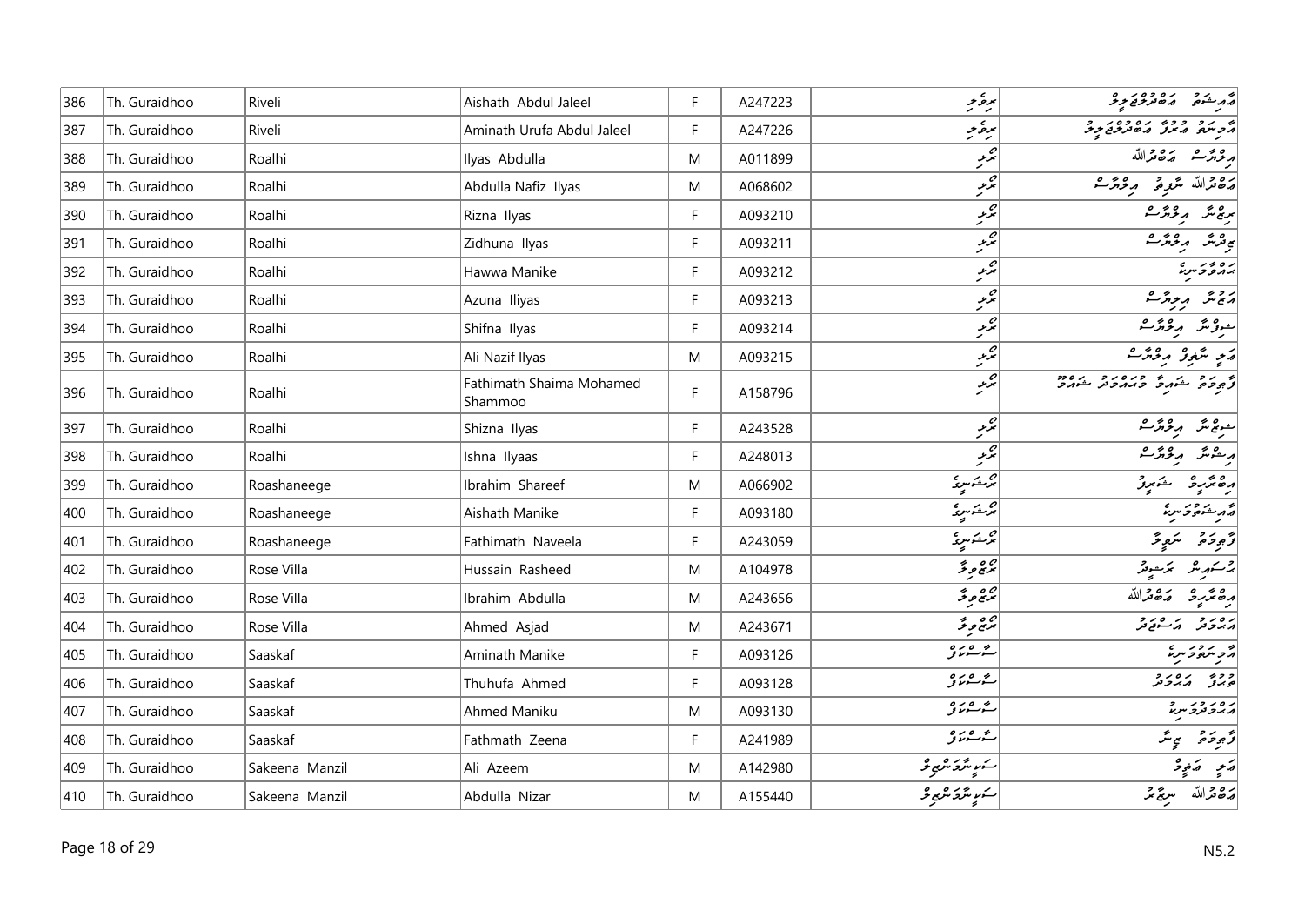| 411 | Th. Guraidhoo | Samaa        | Adhula Ibrahim            | F           | A094624 | سەنچ                     | أروفز أرە ئەرو                                                                        |
|-----|---------------|--------------|---------------------------|-------------|---------|--------------------------|---------------------------------------------------------------------------------------|
| 412 | Th. Guraidhoo | Samaa        | Ibrahim Manik             | M           | A094625 | ستریخ                    | ם היו פי ייניים<br>הם היו באייניים                                                    |
| 413 | Th. Guraidhoo | Samaa        | Latheefa Thuththu         | F           | A094626 | سەنچ                     | ىز ي <sub>ە</sub> رتى<br>ئىستىم<br>و ه و<br>حوار حو                                   |
| 414 | Th. Guraidhoo | Seagull      | Mujadh Mohamed            | M           | A120837 | سەئەقر                   | و رە ر د<br>تر پروتر<br>و بر و<br>تر قع فر                                            |
| 415 | Th. Guraidhoo | Seagull      | Ubaidha Mohamed           | F           | A141534 | سەبى                     | و ره ر د<br><i>د ټ</i> رو تر<br>ە ئەھرىتر                                             |
| 416 | Th. Guraidhoo | Seagull      | Waheedha Ahmed            | F           | A148447 | سەنچە بىر                | أورش ورورو                                                                            |
| 417 | Th. Guraidhoo | Seagull      | Mohamed Abdulla           | M           | A148448 | سەنەىۋ                   | وره رو ده دالله                                                                       |
| 418 | Th. Guraidhoo | Seagull      | Riusha Mohamed            | F           | A157582 | سەئەقر                   | و ره ر و<br>تر <i>پر</i> وتر<br>بررحمش                                                |
| 419 | Th. Guraidhoo | Seagull      | Imthiyaz Mohamed          | M           | A159838 | سەبى                     | و ر ه ر د<br>تر پر پر تر<br>קלקית<br>קלקית                                            |
| 420 | Th. Guraidhoo | Seagull      | Ibrahim Ubaidh            | ${\sf M}$   | A242896 | سەئەقر                   | دە ئېرىۋ<br>مەمەتر                                                                    |
| 421 | Th. Guraidhoo | Shaan        | Zulaikha Manike           | F           | A093230 | ىشەشر                    | ە ئەرگە ئەسرىئا<br>ئ                                                                  |
| 422 | Th. Guraidhoo | Shaan        | Aishath Ali               | F           | A093231 | ىشەشر                    | پ <sup>و</sup> پر شوی <sub>ن</sub><br>در<br>ەتە                                       |
| 423 | Th. Guraidhoo | Shaan        | Ahmed Ali                 | M           | A093232 | ىشەشر                    | رەرد كې                                                                               |
| 424 | Th. Guraidhoo | Shaan        | Ali Sulaiman              | ${\sf M}$   | A106826 | شەھر                     | ړې د عرکار                                                                            |
| 425 | Th. Guraidhoo | Shaan        | Mohamed Ali               | M           | A133136 | ىشەشر                    | ورەر د كړې                                                                            |
| 426 | Th. Guraidhoo | Shaan        | Ismail Ali                | M           | A243684 | ىشەشر                    | برحوثي فيي                                                                            |
| 427 | Th. Guraidhoo | Shaan        | Ibrahim Ali               | M           | A243685 | ىشەشر                    |                                                                                       |
| 428 | Th. Guraidhoo | Sikandharuge | Fathimath Ibrahim         | F           | A242788 | سەر ھەر ج<br>سەر ئىرتىرى |                                                                                       |
| 429 | Th. Guraidhoo | Silsilaa     | Khadeeja Sulaiman         | F           | A091834 | سەۋسەد<br>بە             | ائزمدیج<br>استع<br>شۇمە <i>ۋ</i> ىر                                                   |
| 430 | Th. Guraidhoo | Silsilaa     | Abdul Hameed Abdul Wahhab | M           | A096060 | سەۋسەۋ                   | נס כסנג בני נס כסנס ביביב<br>הסתיכת בני הסתיכת נס                                     |
| 431 | Th. Guraidhoo | Silsilaa     | Aishath Niloofa           | $\mathsf F$ | A159593 | سوۋىيەۋ                  | أمار شاه المردون                                                                      |
| 432 | Th. Guraidhoo | Silsilaa     | Mariyam Hameeda           | F           | A247332 | سوۋىسوۋ                  | دەرو ئېچىد                                                                            |
| 433 | Th. Guraidhoo | Sony         | Hussain Didi              | M           | A112829 | تخمسر                    | پر کے مر سر مرمد<br>مسلم کے مقام                                                      |
| 434 | Th. Guraidhoo | Sony         | Nahid Hussain Didi        | M           | A114573 | يخمسر<br>پخ              | شرىرقى ئەسكىرىش ھەر<br>سىرىر ئەسكىرىسى                                                |
| 435 | Th. Guraidhoo | Sony         | Ahmed Hussain Didi        | M           | A153000 | تخمسر                    | ر در در برگتر مرکز در در برابر در ایران<br>امریز در در برگتری برابر در سویلی در ایران |
| 436 | Th. Guraidhoo | Themaa       | Hafeeza Abdulla           | F           | A093184 | ء ج                      | بتعريج سكاه تدالله                                                                    |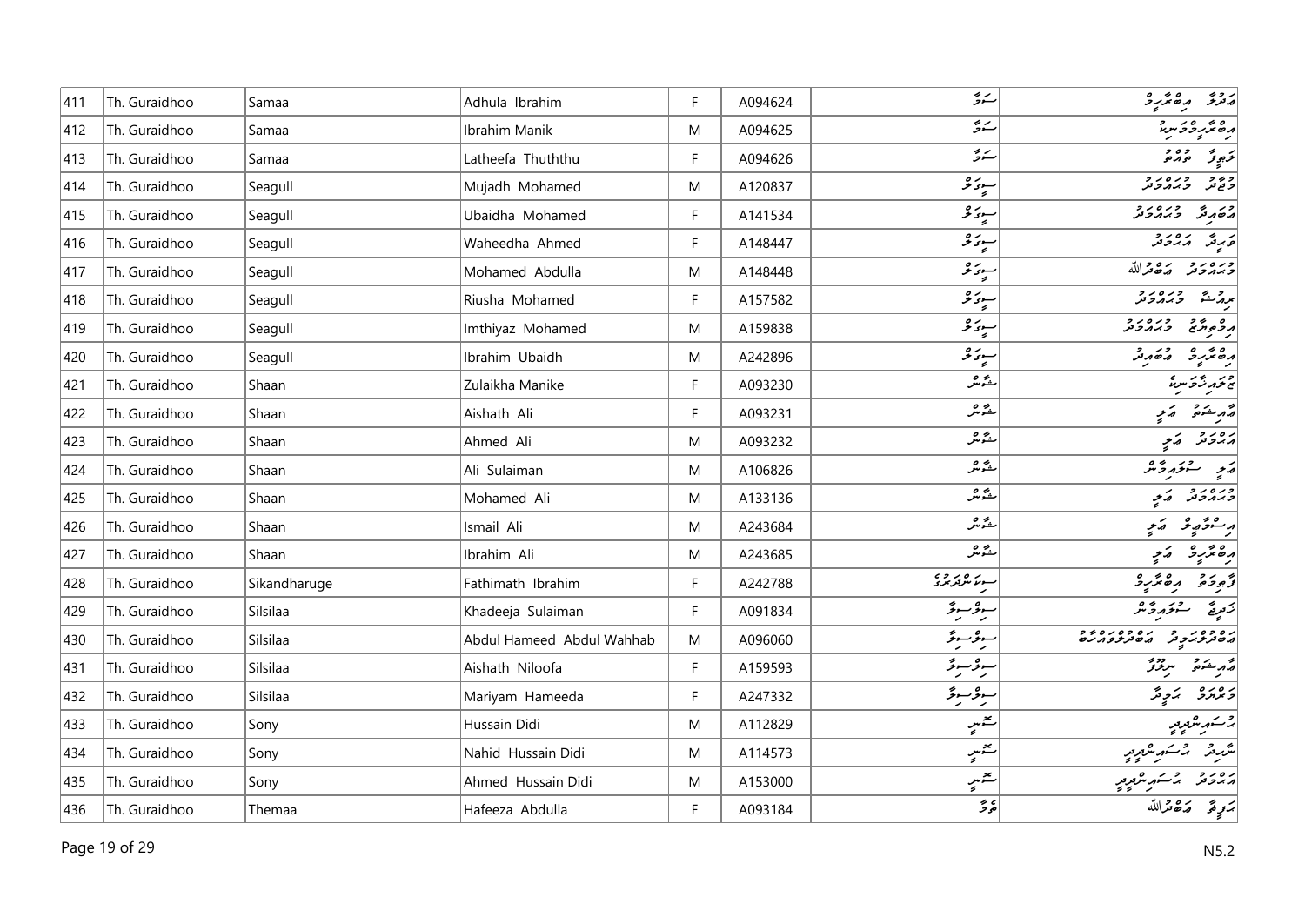| 437 | Th. Guraidhoo | Themaa               | Soodha Rashad          | F         | A149178 | ج ج<br>حوتر                          | ردوی پر میگرد                                               |
|-----|---------------|----------------------|------------------------|-----------|---------|--------------------------------------|-------------------------------------------------------------|
| 438 | Th. Guraidhoo | Themaa               | Fathimath Rifa         | F         | A157339 | ج حج                                 | ا تو جر جر<br>ا<br>ىرتى                                     |
| 439 | Th. Guraidhoo | Themaa               | Rashau Yasir           | ${\sf M}$ | A247997 | ج ح<br>حو                            | بريشى<br>ەگەسىزىمە                                          |
| 440 | Th. Guraidhoo | Themaa               | Ahmed Athik            | M         | A334659 | ج ح<br>حو                            | بر 2 پر ج<br>مربر <del>گر</del>                             |
| 441 | Th. Guraidhoo | Themaa               | Ibrahim Looth Yasir    | M         | A370638 | ج ح<br>حو                            |                                                             |
| 442 | Th. Guraidhoo | <b>Three Friends</b> | Fathimath Saudiyya     | F         | A057526 | ە موزىر مىدە مەت<br>مۇسرىر مىرىن ئ   | و دو دوره و                                                 |
| 443 | Th. Guraidhoo | <b>Three Friends</b> | Ibrahim Rasheed        | M         | A066876 | ە بېرو ئرىدى م                       | رەپرى <sub>ر</sub> و بر <sub>ىشونر</sub>                    |
| 444 | Th. Guraidhoo | <b>Three Friends</b> | Ahmed Rasheed          | ${\sf M}$ | A074775 | ە بەر بەرە ب                         | رەرە بەيدىر                                                 |
| 445 | Th. Guraidhoo | <b>Three Friends</b> | Mohamed Ali            | ${\sf M}$ | A077496 | ە يور ئەرە مەت<br>جۇ ئېرتىر ئىرىدى   | وره دو کړې                                                  |
| 446 | Th. Guraidhoo | <b>Three Friends</b> | Rugiyya Ali Maniku     | F         | A093125 | مۇ بېرىر ئىرى مە                     | برواده كالموكاسة                                            |
| 447 | Th. Guraidhoo | <b>Three Friends</b> | Hussain Rasheed        | M         | A093127 | مۇيرو ئەرە مەت<br>  مۇيرو ئىرمىن سىر | برسكهر مركبوتر                                              |
| 448 | Th. Guraidhoo | <b>Three Friends</b> | Ikram Moosa            | M         | A241996 | اھ برو برمومي م                      | ەر ئەم<br>دو مشر                                            |
| 449 | Th. Guraidhoo | <b>Three Friends</b> | Fathimath Shaffa       | F         | A242066 | ە يورو يورو ق                        | أوُّبُوحَ مَنْ شَهْرُوُّ                                    |
| 450 | Th. Guraidhoo | <b>Three Friends</b> | Mohamed Shuaib         | ${\sf M}$ | A247939 | ە بىرو بىرە بىر <u>ق</u>             | כנסנפ בנגב<br><i>כג</i> וכנג בנג <i>ם</i>                   |
| 451 | Th. Guraidhoo | Uraha                | Khadeeja Manike        | F         | A085514 | ەرىر                                 | ئەمرىقى ئەسرىئا<br>                                         |
| 452 | Th. Guraidhoo | Uraha                | Eema Mohamed           | F         | A149642 | ەرىر                                 |                                                             |
| 453 | Th. Guraidhoo | Vaarey Villa         | Aneesa Hussain         | F         | A093155 | ە ،،<br>قەنىرە بەقتى                 | أرسرت برستمرش                                               |
| 454 | Th. Guraidhoo | Vaarey Villa         | Shaheeda Ismail        | F         | A093156 | ديم و ځه                             | خربة رعوً يو                                                |
| 455 | Th. Guraidhoo | Vaarey Villa         | Shaheema Ismail        | F         | A093158 | ەسىم بۇ ئىچە<br>مۇسمىر مۇ            | برىشۇپەيۋ<br>شەرىچ                                          |
| 456 | Th. Guraidhoo | Vaarey Villa         | Mohamed Naail Naahid   | M         | A160406 | و بر<br>  عرمو محر                   | ورەرو شرو شرقه                                              |
| 457 | Th. Guraidhoo | Vaarey Villa         | Mariyam Naseema Ismail | F         | A242614 | پيمبر پخه                            | دەرە شەرە مەشتۇرچ                                           |
| 458 | Th. Guraidhoo | Vaarey Villa         | Aminath Sahuna         | F         | A242618 | ۇتئەرگ                               | أأروبتهم سنرتش                                              |
| 459 | Th. Guraidhoo | Vaarey Villa         | Aminath Maaha          | F         | A247956 | په پره<br>  عربه عرب                 | $rac{25}{25}$ $rac{2}{5}$                                   |
| 460 | Th. Guraidhoo | Vaarey Villa         | Fathmath Masha         | F         | A247959 | و بر<br>  عربر عر                    | ودرد وي                                                     |
| 461 | Th. Guraidhoo | Vaarey Villa         | Mohamed Zayan Ziyad    | M         | A332372 | لۇ <sup>ي</sup> ھوقە                 | כנסגב גם שתית<br><mark>כממכת האתי</mark> ת ה <sub>מ</sub> ת |
| 462 | Th. Guraidhoo | Vaijeheyge           | Jaleel Hassan          | ${\sf M}$ | A093242 | ر<br>  تو در ج ر <sub>ک</sub>        | ق پر قر بر تر تر تر تر تر تر تر                             |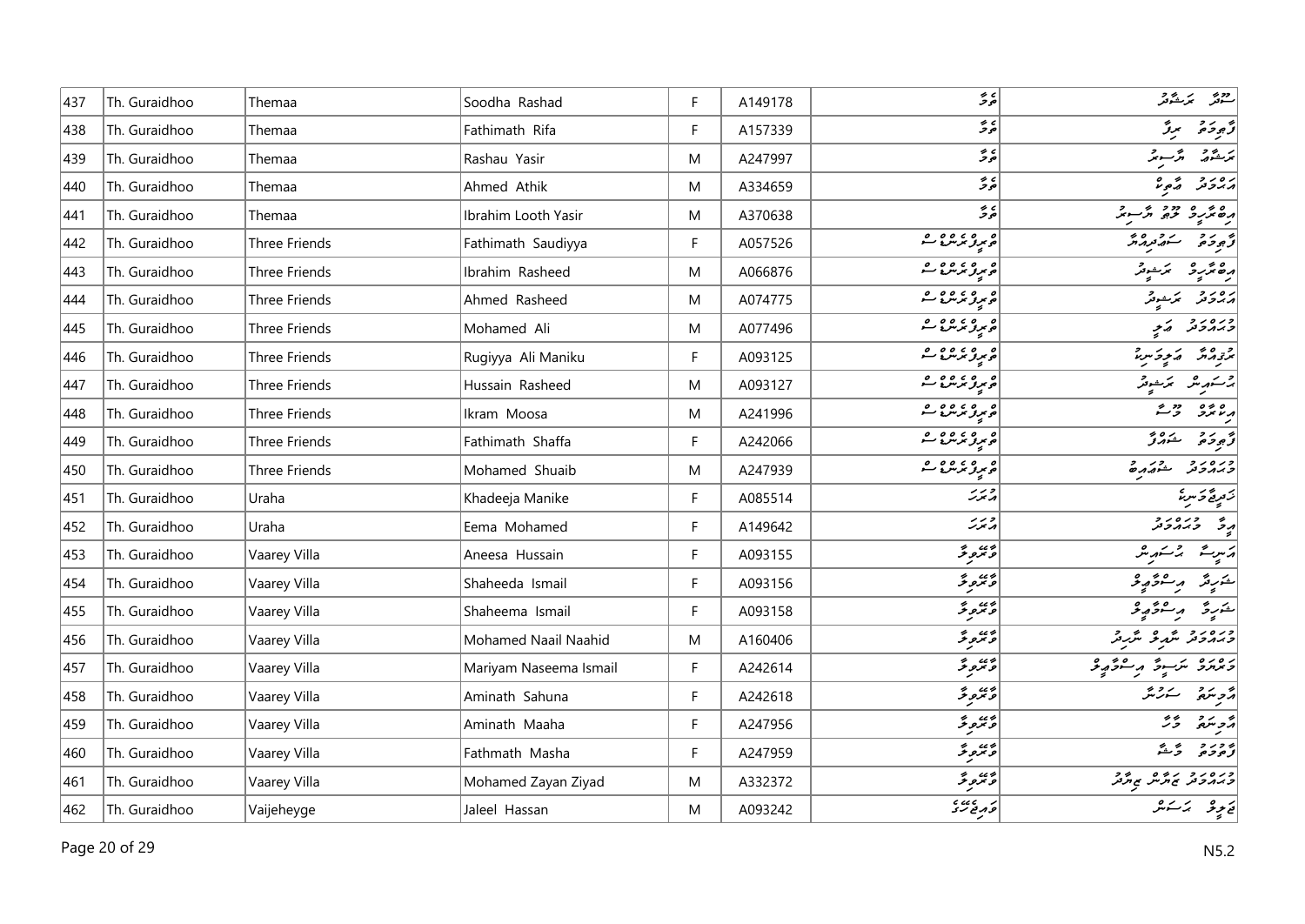| 463 | Th. Guraidhoo | Vaijeheyge           | Hassan Adam          | M         | A243762 | ر<br>ح د مع ر د                    | يرك مد مجمده                                        |
|-----|---------------|----------------------|----------------------|-----------|---------|------------------------------------|-----------------------------------------------------|
| 464 | Th. Guraidhoo | Vaijeheyge           | Hareera Hassan       | F         | A243801 | ر مەن ئە<br>ھەر قى سى              | زىرىژ    زىستەند                                    |
| 465 | Th. Guraidhoo | Valencia             | Mariyam Sunaida      | F         | A093144 | ې د ه په په                        | ر ه ر ه<br><del>د</del> بربرگر<br>2 دەپرى<br>سىرتىر |
| 466 | Th. Guraidhoo | Valencia             | Hassan Manik         | M         | A093146 | ، ، ، رو<br>د نور سروگر            | ر<br>بر کے مرکز سربر                                |
| 467 | Th. Guraidhoo | Valencia             | Misbah Hassan        | M         | A093147 | <sup>ج ج</sup> چرمبردگر            | وجمصى كالمكامل                                      |
| 468 | Th. Guraidhoo | Valencia             | Naazny Hassan Maniku | F         | A093148 | <sup>ج ج</sup> و بڑر ہے۔<br>حرف شر | لترجم الرائم وكالمراريخ للربائح                     |
| 469 | Th. Guraidhoo | Valencia             | Zuhaira Mohamed      | F         | A093310 | ، ، ه ریدگر                        | وزر وزه دو                                          |
| 470 | Th. Guraidhoo | Valencia             | Fathimath Nishama    | F         | A242379 | ە ئەھرىسى <i>دۇ</i>                | ترجوحكم المراشوم                                    |
| 471 | Th. Guraidhoo | Valencia             | Minnaam Hassan       | ${\sf M}$ | A242400 | ې د پرسرچ<br>مرغوب مرگ             | د مرمرد<br>پر سەيىر                                 |
| 472 | Th. Guraidhoo | Vehi                 | Abdul Wahid Abdulla  | M         | A067585 | غرسه                               | رەدە برىر رەمزاللە                                  |
| 473 | Th. Guraidhoo | Velagali             | Nasheedha Hassan     | F         | A048020 | ء رکار<br>حافزی م                  | لترسيق الكاشكر                                      |
| 474 | Th. Guraidhoo | Velagali             | Hassan Rasheed       | M         | A093236 | أة زر                              | يُرْسَمْشْ الْمَرْسُومْر                            |
| 475 | Th. Guraidhoo | Velagali             | Mohamed Rasheed      | M         | A093237 | ءَرَرِ                             | ورەرو كەنبەتى                                       |
| 476 | Th. Guraidhoo | Velagali             | Fathimath Moosa      | F         | A093239 | ء ئر ئر                            | وٌ پر دو در مع                                      |
| 477 | Th. Guraidhoo | Velagali             | Aminath Rasheeda     | F         | A093240 | <sup>ی</sup> ترتر تر               | أأترسكم أأترشوش                                     |
| 478 | Th. Guraidhoo | <b>Victory House</b> | Fathimath Reena      | F         | A093116 | ە ئەھمە <i>رىدى</i><br>س           | قەم ئەستىر                                          |
| 479 | Th. Guraidhoo | Victory House        | Ahmed Azim           | ${\sf M}$ | A093117 | ە ئەھ بىر <i>ئە</i> ر م            | بر ه بر د<br>م.پر <del>ت</del> ر تنر<br>وحجي فز     |
| 480 | Th. Guraidhoo | <b>Victory House</b> | Ahmed Fayaz          | M         | A093118 | ە ۋە ھ <sub>ى</sub> رىر ئە         | رەرد رېژے                                           |
| 481 | Th. Guraidhoo | <b>Victory House</b> | Mohamed Fiyaz        | M         | A138875 | ە مەھ بىر <i>ئەدى</i><br>ب         | ور ەر د<br><i>د بە</i> ر تەر<br>ىر بۇ شە            |
| 482 | Th. Guraidhoo | <b>Victory House</b> | Haseena Ahmed        | F         | A242796 | ە مەھ بېرىر ئە <sup>م</sup>        | ەر دىر<br>ئەسەپىتىر<br>ئ                            |
| 483 | Th. Guraidhoo | Victory House        | Mariyam Rishma       | F         | A247985 | ە قەبىر ئە <u>رى</u>               | رەرە برىشۇ                                          |
| 484 | Th. Guraidhoo | Vinagadu             | Nahidha Kuda Manik   | F         | A094581 | ە ئىرىم ?                          | ىتزىر قىر<br>ر در در                                |
| 485 | Th. Guraidhoo | Vinagadu             | Aminath Manike       | F         | A094582 | ء يتركه ?                          | و من دون<br>م                                       |
| 486 | Th. Guraidhoo | Vinagadu             | Kuda Maniku          | ${\sf M}$ | A094583 | ءِ سَرَ ڏُ                         | ر در در                                             |
| 487 | Th. Guraidhoo | Vinagadu             | Mohamed Ihsan        | M         | A141924 | وبئرند؟                            | و ره ر و<br><i>و پر</i> پر تر<br>ەرشەشىر            |
| 488 | Th. Guraidhoo | Vinami               | Fathimath Raksha     | F         | A093178 | حريئرجر                            | أقرم وحرمته والمستقر                                |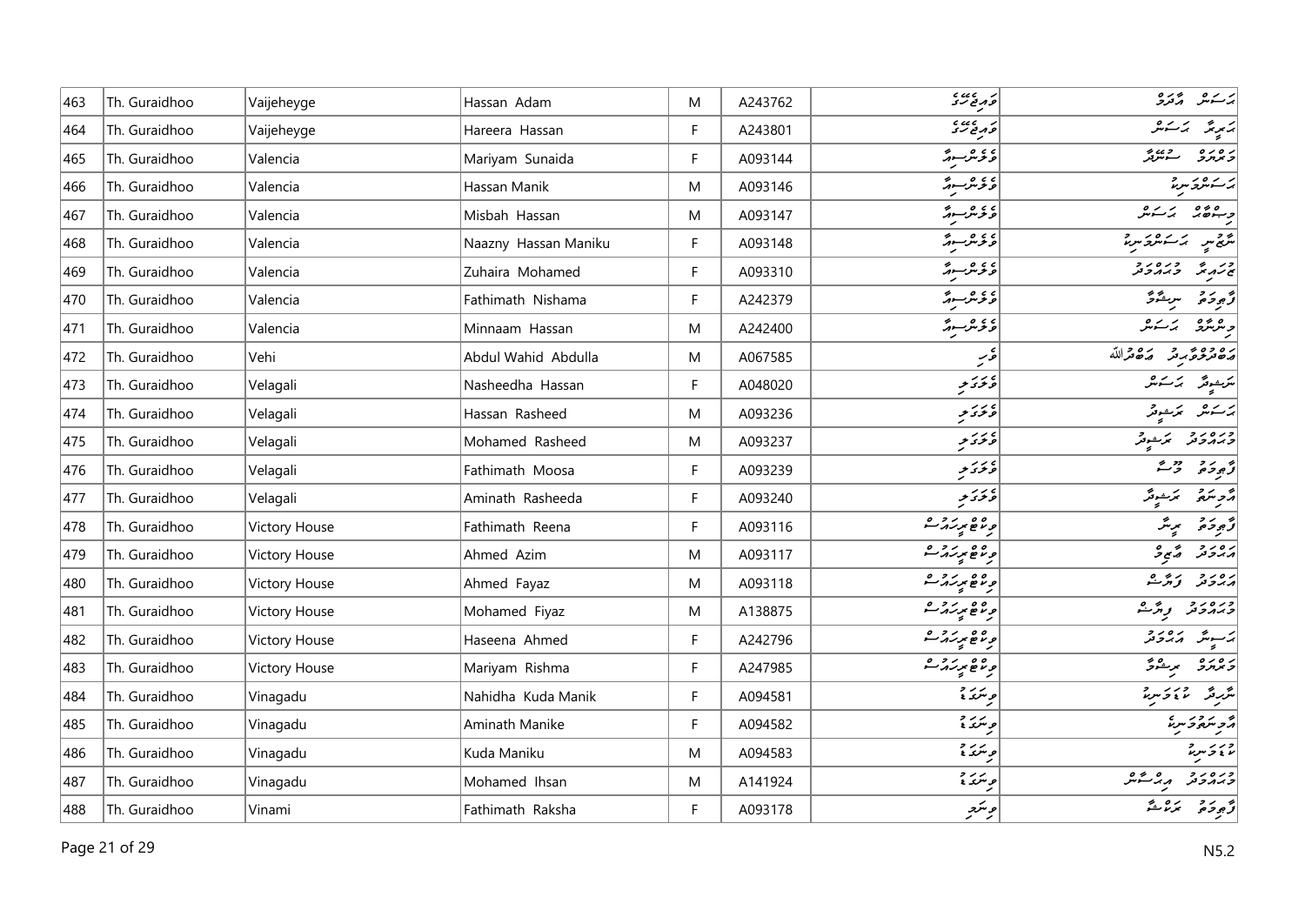| 489 | Th. Guraidhoo | Vinami      | Abidha Hassan     |   | A243030 | و سرچ<br>- -  | لەھ ئەسكىش          |
|-----|---------------|-------------|-------------------|---|---------|---------------|---------------------|
| 490 | Th. Guraidhoo | Vinami      | Aishath Eeva      |   | A243042 | و سرچ<br>- -  | أقرم شوقر أمرقر     |
| 491 | Th. Guraidhoo | Vinami      | Mohamed Jaleel    | M | A243044 | ح سوچر<br>- - | ورەرو كەبەتى        |
| 492 | Th. Guraidhoo | Vinami      | Aminath Amaal     |   | A243047 | احر متزحر     | أثر مرد من والمحر   |
| 493 | Th. Guraidhoo | Vinami      | Ali Ihsaan        | M | A243051 | و سرچ<br>- -  | أمزم مرششتر         |
| 494 | Th. Guraidhoo | Vinami      | Nahdhaa Jaleel    |   | A247990 | ومترو<br>- -  | پرژنگ تج یونژ       |
| 495 | Th. Guraidhoo | Vinami      | Ikleel Jaleel     | M | A247993 | ح سوچر        | پراءیوی تے یوی      |
| 496 | Th. Guraidhoo | Vinus Villa | Bishara Moosa     |   | A093149 | ءِ سَرَتْہ وڱ | ھڪر رحم             |
| 497 | Th. Guraidhoo | Vinus Villa | Shahama Ali Moosa |   | A377774 | ءِ سَرَتْہ وڱ | شروع الالمع المحاشر |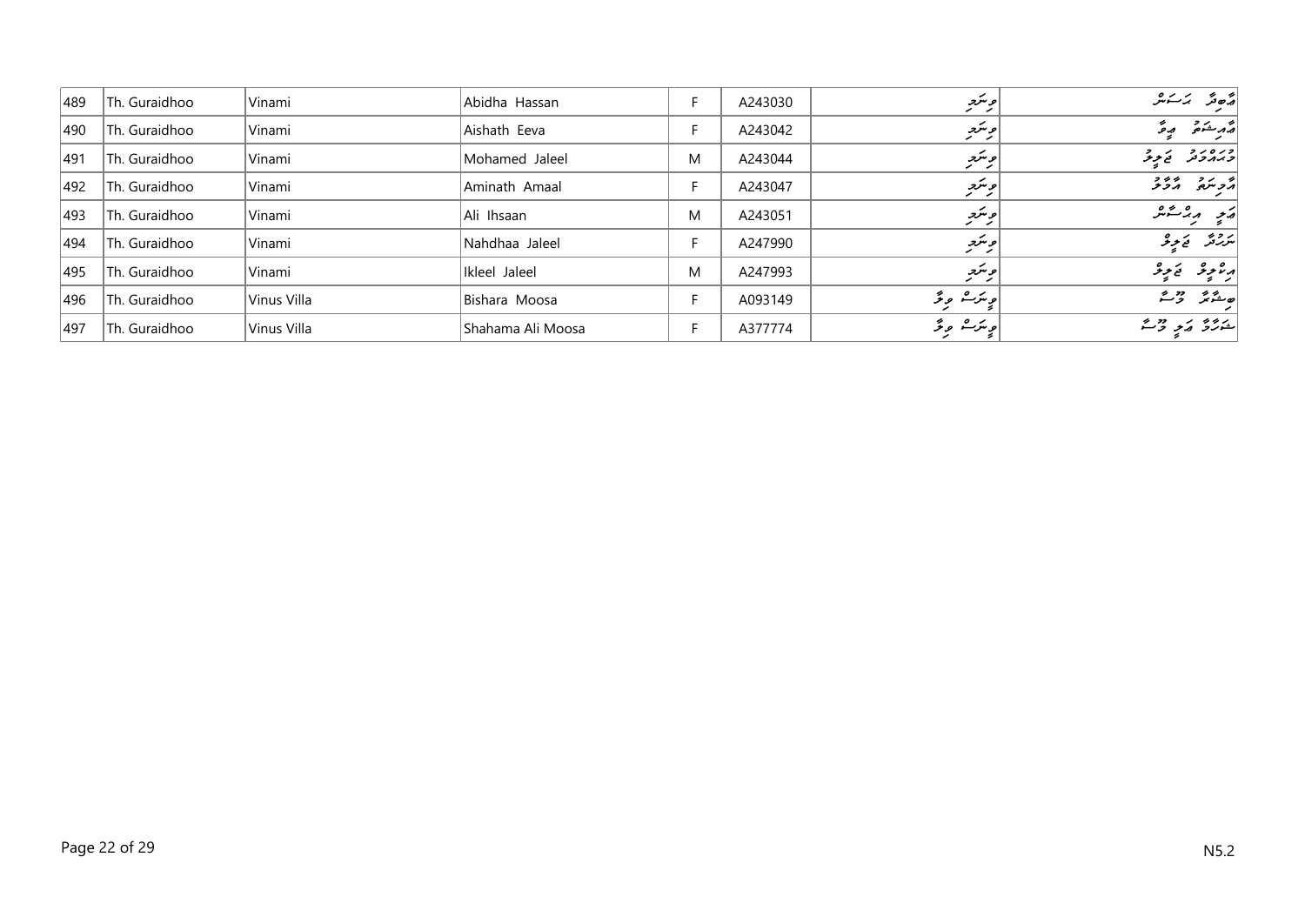## *w7qAn8m? sCw7mRo>u; wEw7mRw;sBo<*

| ' مرمر | 'يئرىثر: |
|--------|----------|
|        |          |
|        |          |
|        |          |

## *w7q9r@w7m> sCw7qHtFoFw7s; mAm=q7 w7qHtFoFw7s;*

| ىر تە | $\mathcal{O} \times$<br>$\sim$ | $\sim$<br>. . | لترنثر |
|-------|--------------------------------|---------------|--------|
|       |                                |               |        |
|       |                                |               |        |
|       |                                |               |        |

| $\frac{\partial}{\partial x}$ | $^{\circ}$ | $\frac{2}{n}$ | $^{\circ}$<br>سرسر. |
|-------------------------------|------------|---------------|---------------------|
|                               |            |               |                     |
|                               |            |               |                     |
|                               |            |               |                     |

| ' ئىرتىر: | سر سر |  |
|-----------|-------|--|
|           |       |  |
|           |       |  |
|           |       |  |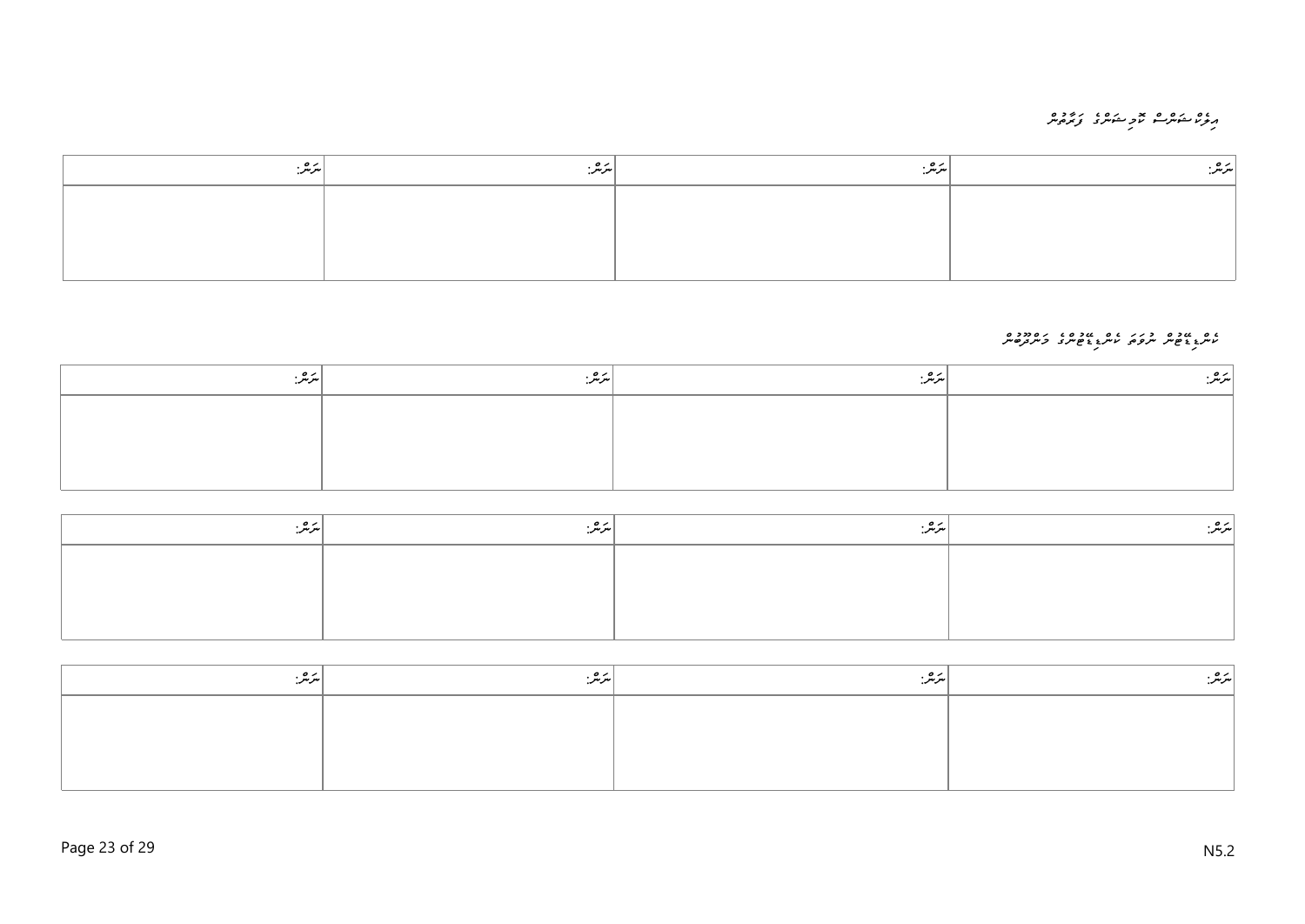| يزهر | $^{\circ}$ | ىئرىتر: |  |
|------|------------|---------|--|
|      |            |         |  |
|      |            |         |  |
|      |            |         |  |

| <sup>.</sup> سرسر. |  |
|--------------------|--|
|                    |  |
|                    |  |
|                    |  |

| ىئرىتر. | $\sim$ | ا بر هه. | لىرىش |
|---------|--------|----------|-------|
|         |        |          |       |
|         |        |          |       |
|         |        |          |       |

| 。<br>مرس. | $\overline{\phantom{a}}$<br>مر مىر | يتريثر |
|-----------|------------------------------------|--------|
|           |                                    |        |
|           |                                    |        |
|           |                                    |        |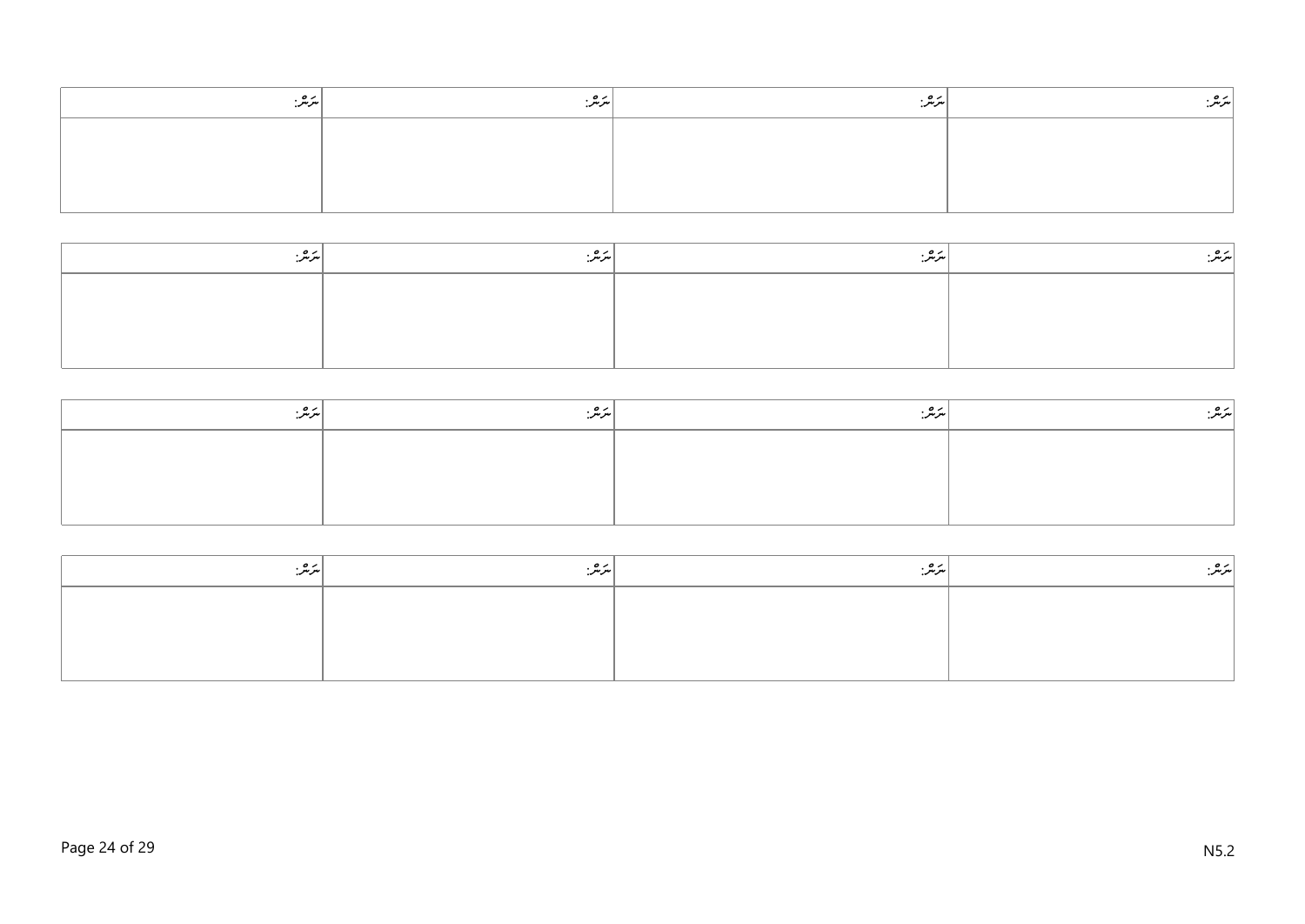| ير هو . | $\overline{\phantom{a}}$ | يرمر | اير هنه. |
|---------|--------------------------|------|----------|
|         |                          |      |          |
|         |                          |      |          |
|         |                          |      |          |

| ىبرىر. | $\sim$<br>ا سرسر . | يئرمثر | o . |
|--------|--------------------|--------|-----|
|        |                    |        |     |
|        |                    |        |     |
|        |                    |        |     |

| الترنثر: | ' مرتكز: | الترنثر: | .,<br>سرسر. |
|----------|----------|----------|-------------|
|          |          |          |             |
|          |          |          |             |
|          |          |          |             |

|  | . ه |
|--|-----|
|  |     |
|  |     |
|  |     |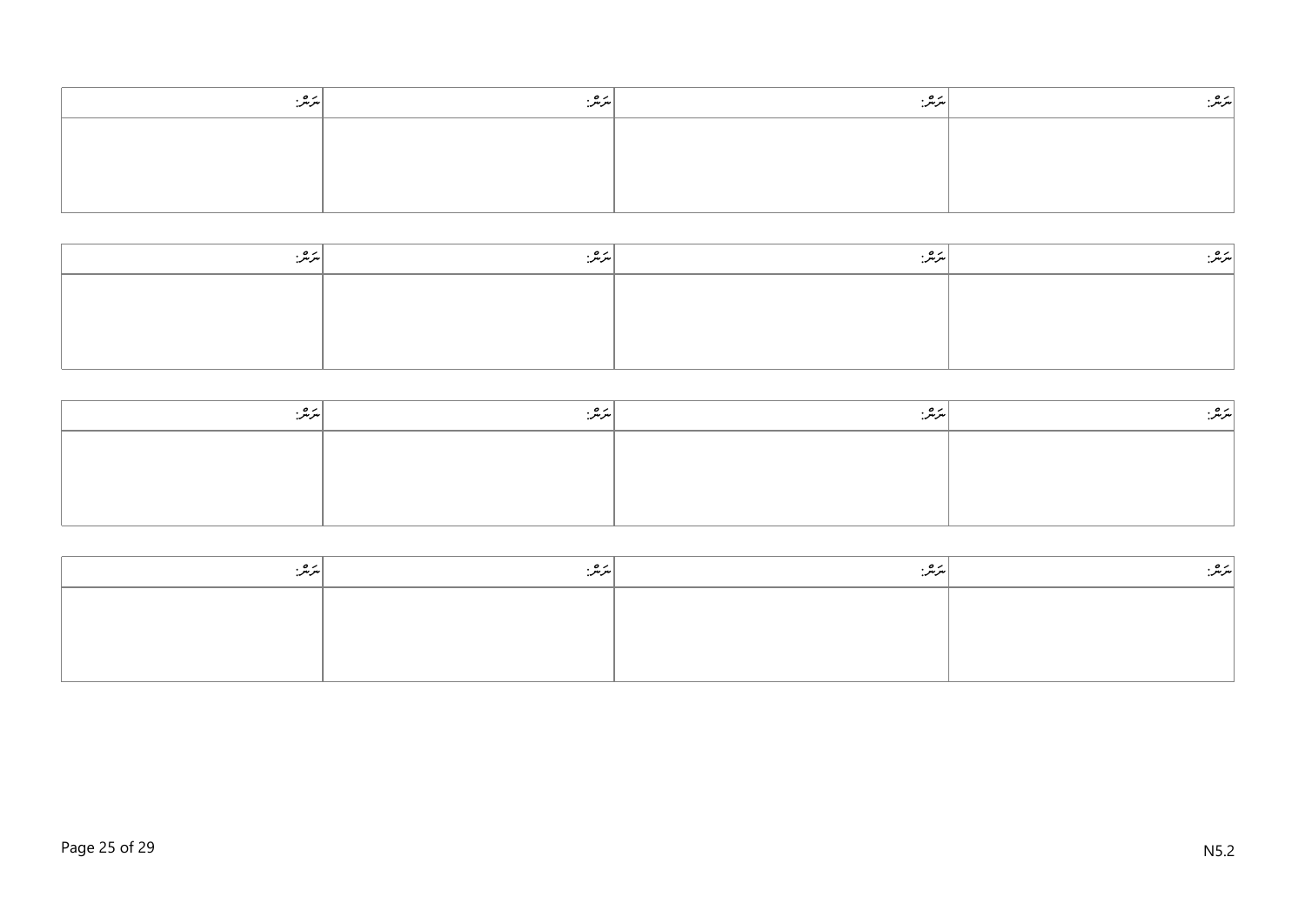| ير هو . | $\overline{\phantom{a}}$ | يرمر | اير هنه. |
|---------|--------------------------|------|----------|
|         |                          |      |          |
|         |                          |      |          |
|         |                          |      |          |

| ىر تىر: | $\circ$ $\sim$<br>" سرسر . | يترمير | o . |
|---------|----------------------------|--------|-----|
|         |                            |        |     |
|         |                            |        |     |
|         |                            |        |     |

| الترنثر: | ' مرتكز: | الترنثر: | .,<br>سرسر. |
|----------|----------|----------|-------------|
|          |          |          |             |
|          |          |          |             |
|          |          |          |             |

|  | . ه |
|--|-----|
|  |     |
|  |     |
|  |     |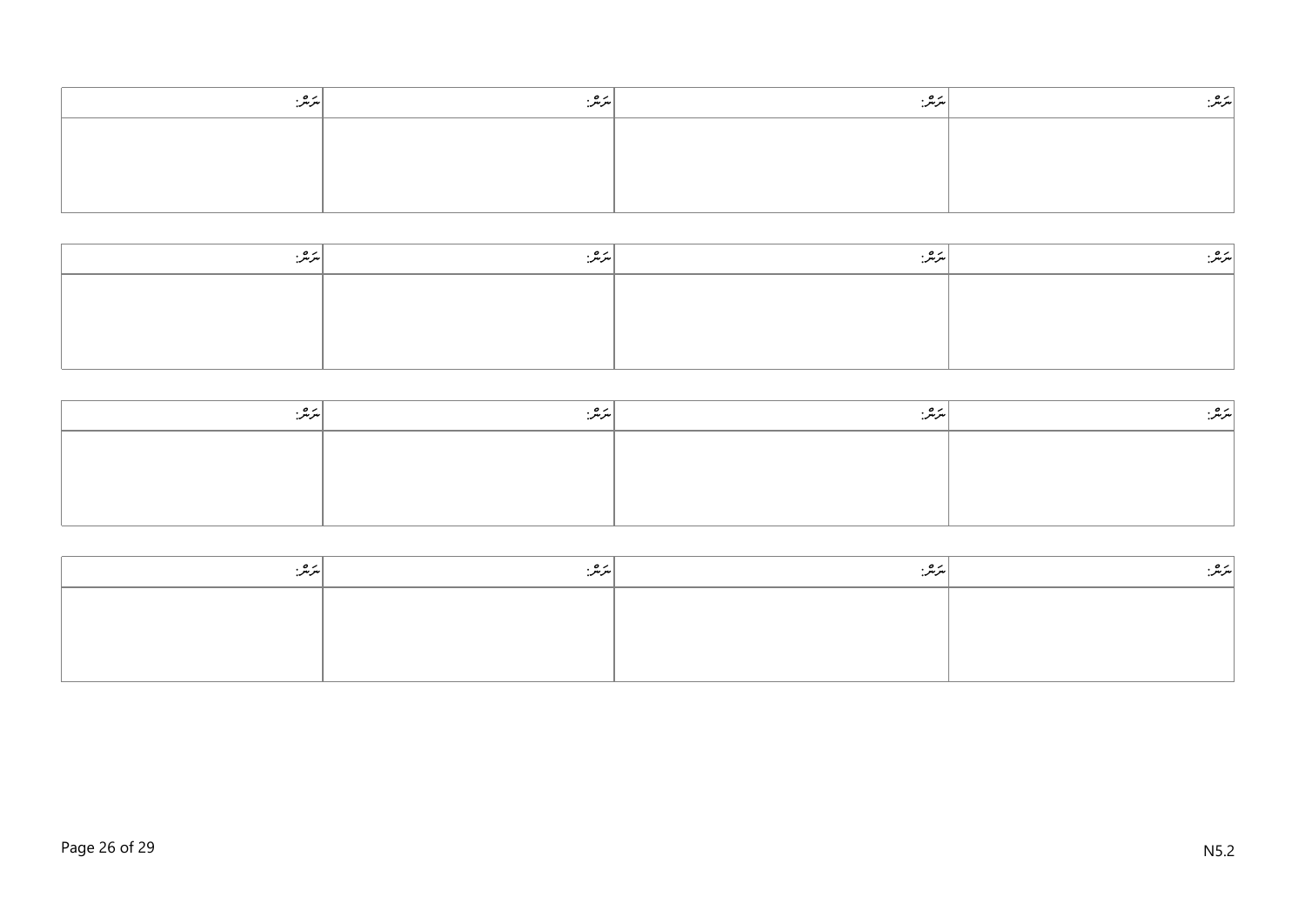| $\cdot$ | ο. | $\frac{\circ}{\cdot}$ | $\sim$<br>سرسر |
|---------|----|-----------------------|----------------|
|         |    |                       |                |
|         |    |                       |                |
|         |    |                       |                |

| ايرعر: | ر ه<br>. . |  |
|--------|------------|--|
|        |            |  |
|        |            |  |
|        |            |  |

| بر ه | 。 | $\overline{\phantom{0}}$<br>َ سومس. |  |
|------|---|-------------------------------------|--|
|      |   |                                     |  |
|      |   |                                     |  |
|      |   |                                     |  |

| 。<br>. س | ىرىىر |  |
|----------|-------|--|
|          |       |  |
|          |       |  |
|          |       |  |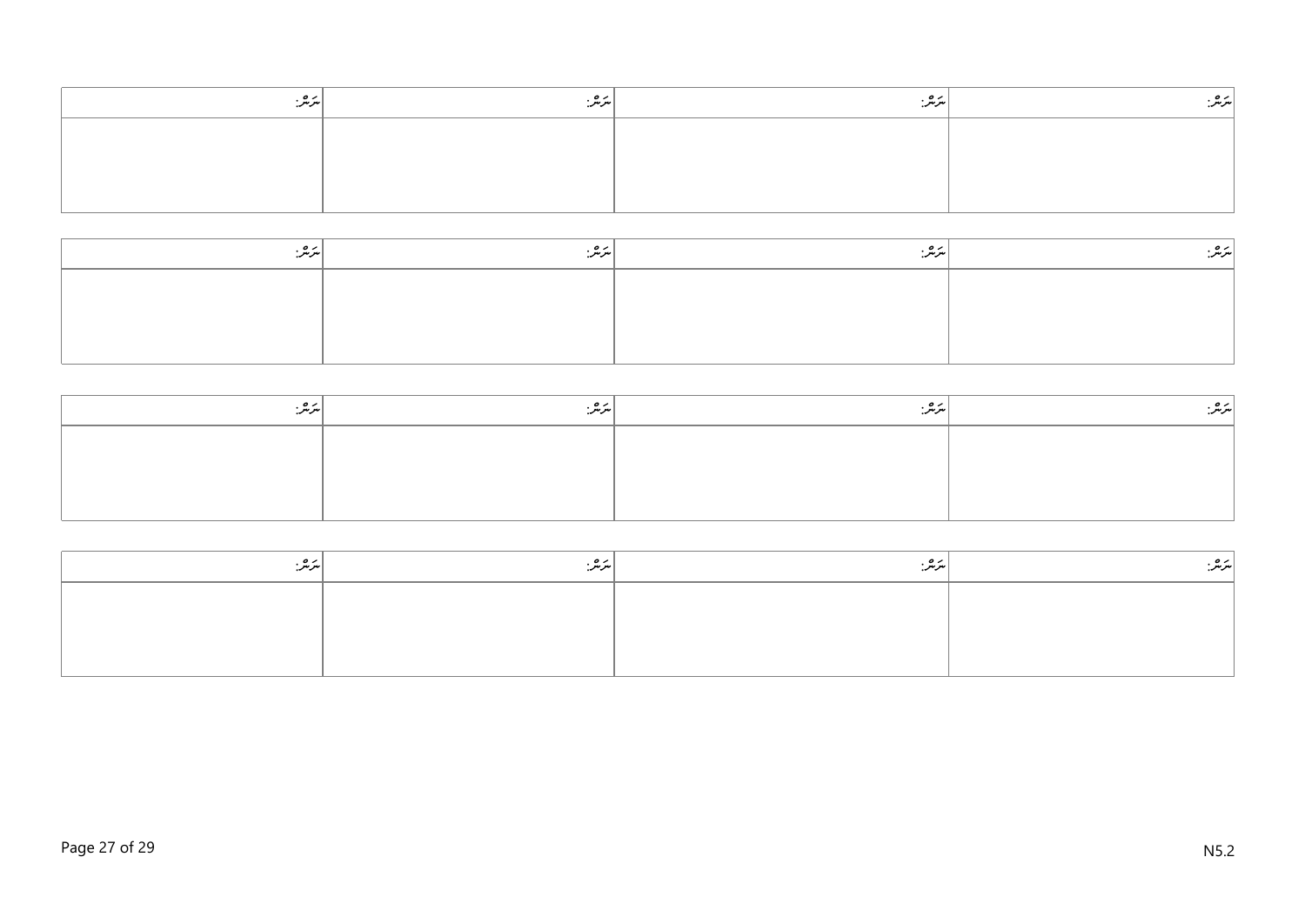| ير هو . | $\overline{\phantom{a}}$ | يرمر | لتزمثن |
|---------|--------------------------|------|--------|
|         |                          |      |        |
|         |                          |      |        |
|         |                          |      |        |

| ىبرىر. | $\sim$<br>ا سرسر . | يئرمثر | o . |
|--------|--------------------|--------|-----|
|        |                    |        |     |
|        |                    |        |     |
|        |                    |        |     |

| انترنثر: | ر ه |  |
|----------|-----|--|
|          |     |  |
|          |     |  |
|          |     |  |

|  | . ه |
|--|-----|
|  |     |
|  |     |
|  |     |